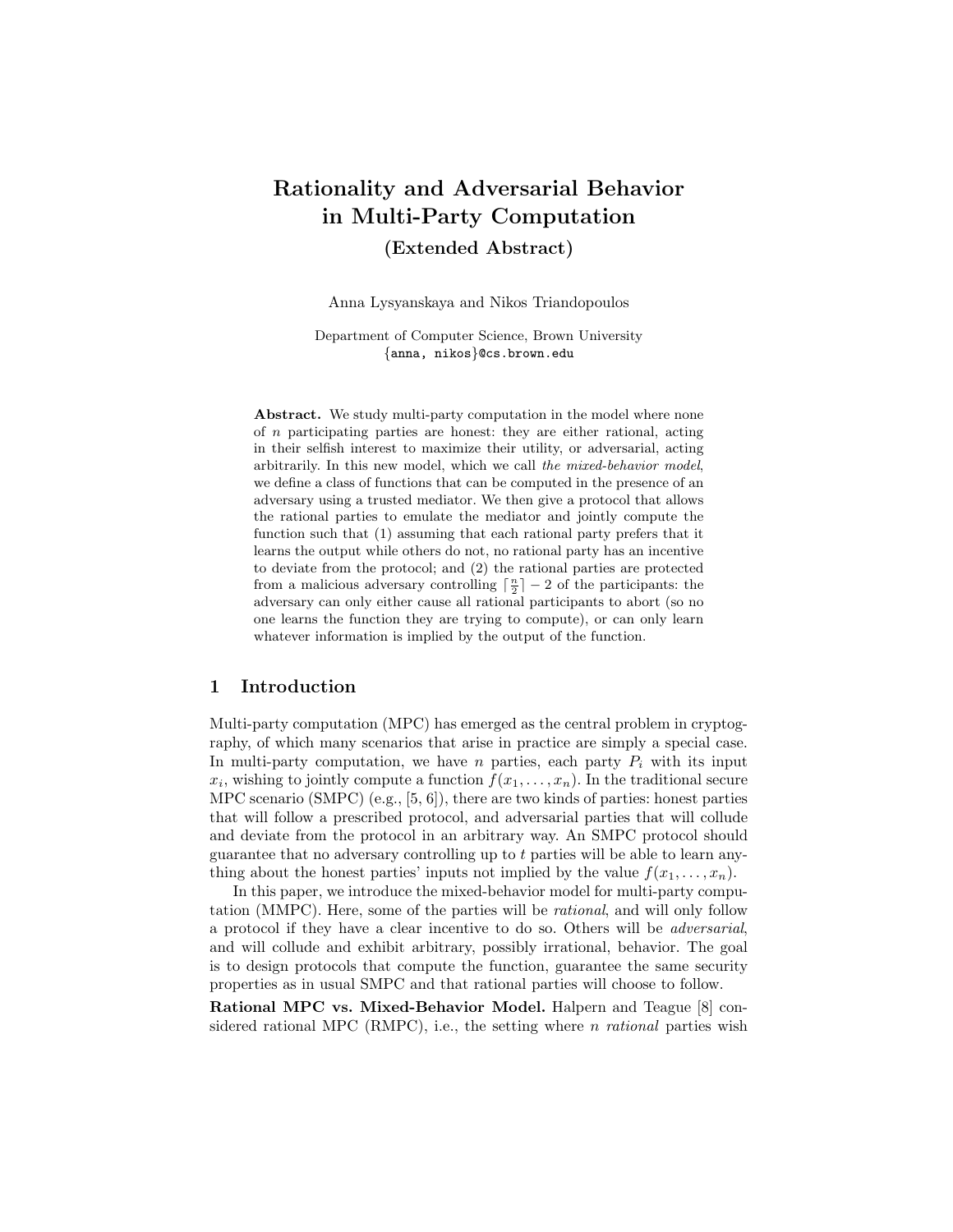to securely compute a joint function of their inputs, and there is no adversary. They showed a surprising impossibility result: suppose that each party  $P_i$  holds an additive secret share  $x_i$  of a secret  $x = \sum x_i$ . Suppose that each party prefers to learn  $x$  to not learning it, and prefers that as few as possible other parties learn x. In this case it was shown that there is no deterministic protocol for reconstructing  $x$  that rational parties will have an incentive to follow (or, put another way, for any deterministic strategy, there will be another one that each rational party will prefer). On the other hand, they gave a randomized protocol that did the job. The idea was to first give a protocol for  $n = 3$ . Then for  $n > 3$ , the proposed solution was to first partition the parties into three groups, have each group select a leader and have each group member send his secret share to his leader. It is easy to see that the approach above immediately fails if an adversary controls three of the parties: the adversary controlling the leaders will learn the secret, and no one else ever will. Thus, Halpern and Teague leave the problem of MPC in the mixed-behavior model totally open.

Independently of our work, Abraham et al. [1] study general function evaluation in the RMPC model, in an extended setting where rational parties can collude with each other or are allowed to have non-standard utilities, and they design protocols that are robust against this type of scenarios (e.g., resilient equilibria). Gordon and Katz [7] study rational secret sharing and MPC and provide a protocol that improves on the original protocol in [8] (e.g., it is simpler and symmetric and captures the case  $n = 2$ ). The protocols of both works are conceptually similar to our protocol; both are for RMPC, though.

Assumptions on Communication Model vs. Assumptions on Utilities. Recently, Izmalkov et al. [9] introduced rational secure MPC (RSMPC). Their goal is to realize games without a trusted mediator, no matter what the underlying utility functions of the players are. Here, there is no adversary, but any subset of parties may be maliciously trying to collude in an attempt to maximize their utility. The main challenges of RSMPC are ensuring that players, first of all, contribute legal information into the game (e.g., if they are playing a card game, a player cannot use a card that was not dealt to him), and additionally that the players cannot collude while computing the outcome of the game, communicating to each other the information that they would not be able to communicate if the game were played using a trusted mediator. In order to address these challenges, Izmalkov et al., as well as the related works in [10, 11], place severe restrictions on the communication model (no channels of communication except those explicitly available), and utilize physical primitives such as a ballot box and a physical envelope. In contrast, we use standard communication channels, allow existence of covert channels and steganography, and make assumptions instead about the utility functions of the parties: we assume that the parties already have an incentive to participate in the protocol and to contribute their true inputs. These assumptions enable us to come up with protocols where rational parties will not be motivated to deviate in any way.

Intuition for the Construction. In a nutshell, the impossibility result of Halpern and Teague goes as follows. Suppose that this is the last round of the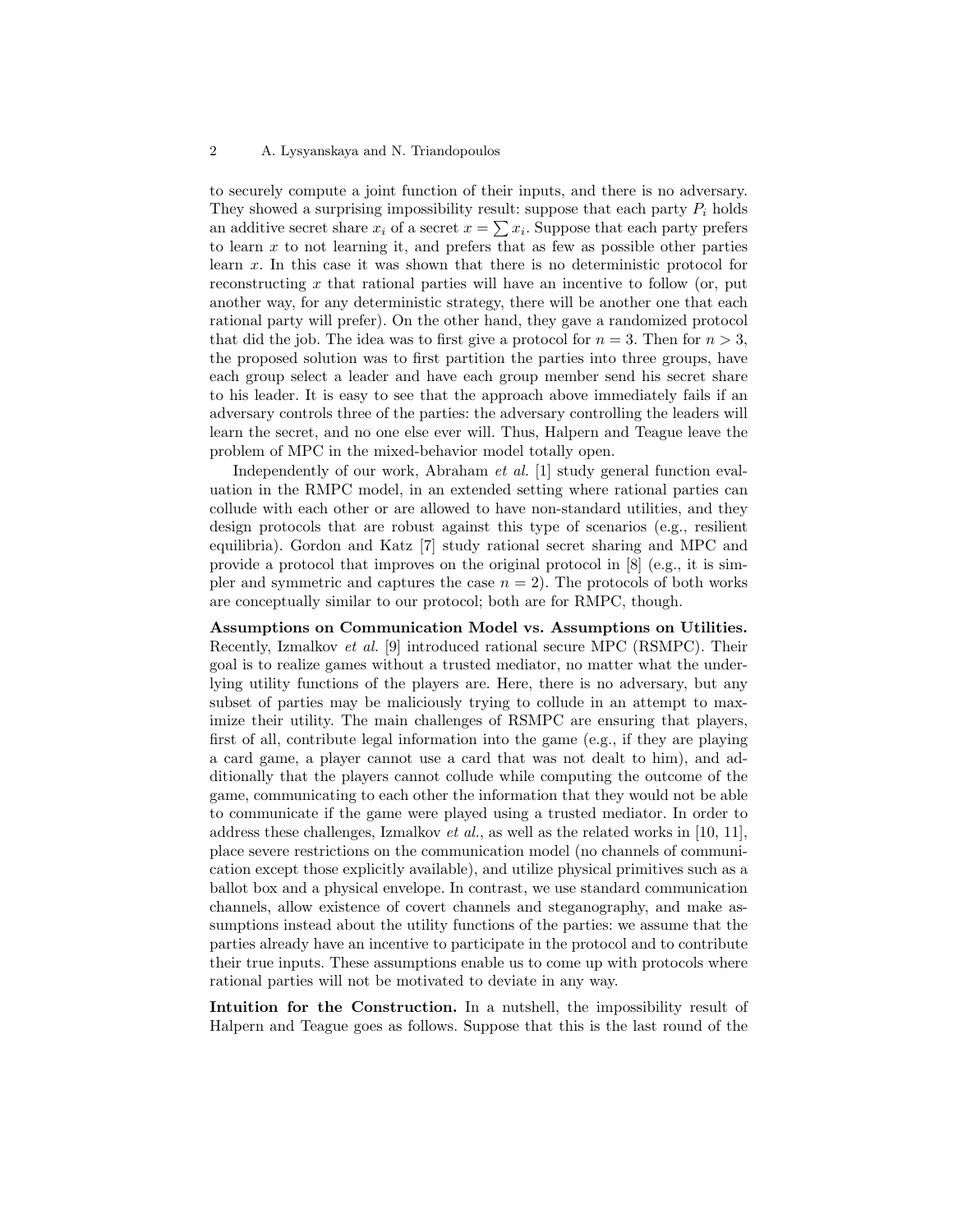reconstruction protocol of a secret sharing scheme; then sending out information cannot increase utility, but may decrease it by allowing another party to learn x. How can it be, then, that a randomized protocol exists? In any given round, the players do not know whether this is supposed to be the last round (and so they would do better by keeping their information to themselves) or whether this is a test round in which no meaningful information can be revealed, but instead the parties are just being tested, and deviating from the protocol will have the consequence that others will abort the protocol. This is the key idea of in Halpern and Teague's protocol that we will use also.

Our protocol assumes that we have a synchronous broadcast channel. That means that, in computing message for round  $i$ , no one can take into account other parties' message for this round: waiting for those messages to arrive will mean missing your chance to speak in round  $i$ . Further, we assume that all parties, both rational and adversarial, are computationally bounded. As a subroutine, we will invoke a traditional SMPC protocol over the broadcast channel, specifically the GMW protocol [6] as analyzed in the UC model by Canetti et al. [3]. At each step, each party will provide a ZK proof that the data it published on the channel was computed according to the protocol as a function of the data it previously received, as well as of its input and random tape. We call a protocol where at each step each party provides such a proof, a *verifiable* MPC protocol.

Our main protocol for MMPC works roughly as follows. In a setup step, we set up the parameters of the computation, such as the common random string needed for secure multi-party computation and non-interactive zero-knowledge proofs. Next, as is usual in MPC, we run a preprocessing step as a result of which each party  $P_i$  is committed to its input  $x_i$ . Next is the key step: using a verifiable MPC protocol, the parties come up with an  $m$ -out-n secret sharing (e.g., polynomial secret sharing [12]) either of  $y = 0$  (with probability 1/2) or of the value  $y = f(x_1, \ldots, x_n)$  (we assume that f never returns a 0). Here, n is the number of participants, and we will specify  $m$  later. If at any point of this protocol, any party  $P_i$  deviates (note that since we are using verifiable MPC, a deviation is detectable with high probability), the protocol tells  $P_i$  to abort.

So far, no party has an incentive to deviate from the protocol: deviation will be detected, causing everyone following the protocol to abort the computation. On the other hand, at least computationally, no information about  $f(x_1, \ldots, x_n)$  has been communicated so far by the security properties of the regular SMPC. In the next step, each party  $P_i$  broadcasts its share of y and a non-interactive ZK proof of correctness. If m correct shares are broadcasted, then the parties combine them to obtain y, and if it is the case that  $y \neq 0$ , then they obtain  $f(x_1, \ldots, x_n)$ . If combining the correct shares present does not yield  $f(x_1, \ldots, x_n)$ , and fewer than n correct shares are present, then the protocol aborts. Otherwise, go back to the key step above.

Consider what damage an adversary controlling m−1 participants can inflict. It can approach  $n-2m+2$  rational parties, give each of them  $m-1$  secret shares of the outcome, thus guaranteeing that each party will be able to locally (as opposed to in collaboration with other rational parties) compute the outcome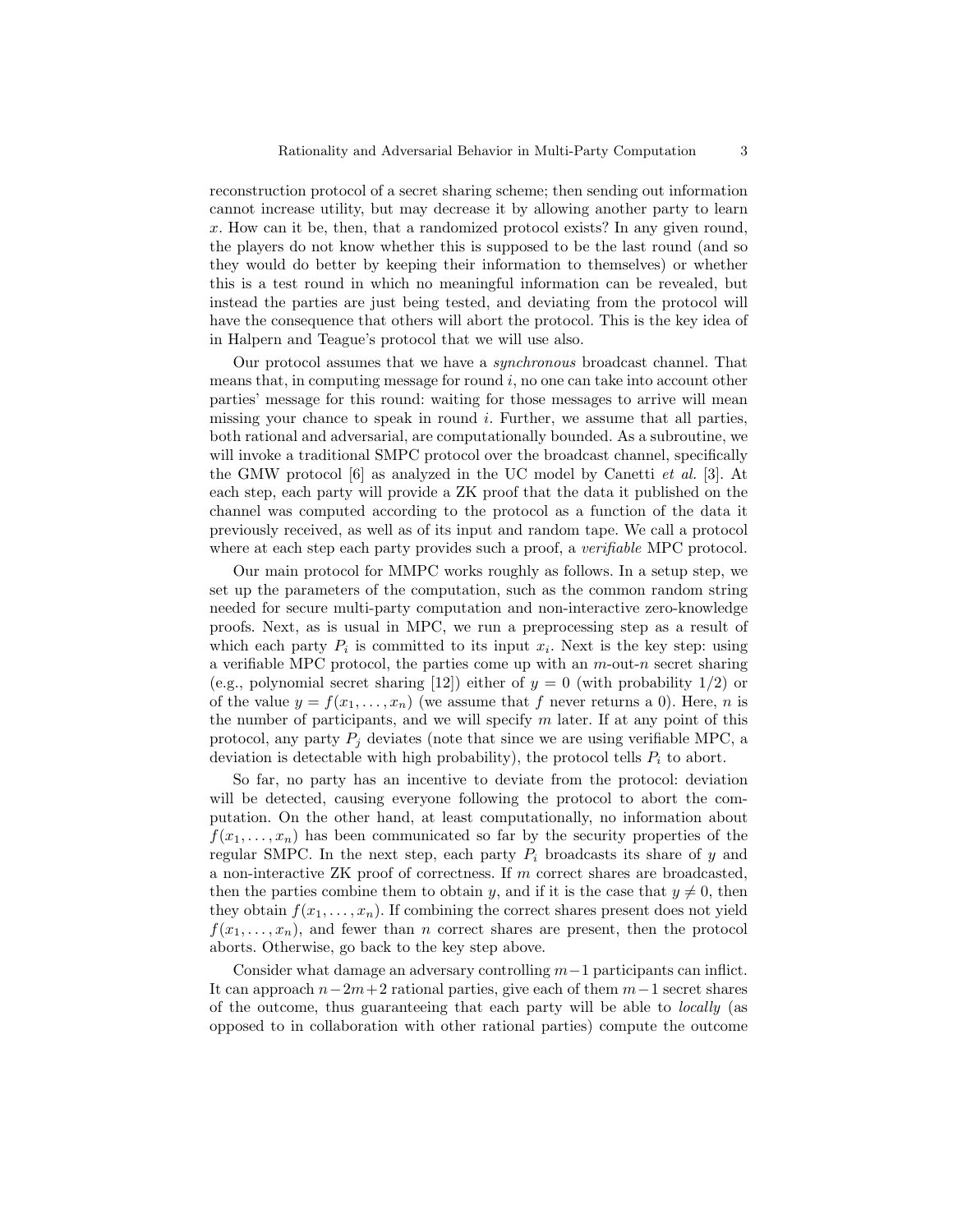and therefore will not participate in the protocol any longer. Then, the remaining  $m-1$  parties, no matter what strategy they adopt between themselves, will be unable to compute anything meaningful (they do not have enough shares). This is undesirable, since we want a protocol in which, no matter what the adversary does, either everyone computes their output, or no one does. Thus, the best we can hope to do is to allow the adversary to control up to  $t = m - 2$  participants, which, we will show, our protocol will achieve. A key step in the proof is to show that rational parties will have a disincentive to collude with others.

Consider what happens if only m parties are rational. Suppose that  $m-1$  of them are following the protocol, and the party  $P_i$  is considering deviating. Note that, depending on  $P_i$ 's utility function, it may be a good idea for him to not broadcast his share of  $y$ . He risks causing everyone to abort (with probability 1/2), but on the other hand, his utility might skyrocket in case he is lucky and  $y \neq 0$ . On the other hand, if  $m + 1$  participants are rational, and we know that all of them except  $P_i$  are following the protocol, then  $P_i$  can only lose in utility if he does not broadcast his share of  $y_i$ , since in case  $y = 0$ , he will force everyone to abort without ever computing the function, while if  $y \neq 0$ , everyone will learn the outcome whether or not  $P_i$  broadcasts. Therefore, we see that the protocol is a Nash equilibrium if  $m+1$  or more of the participants are rational. Accordingly, we set the value of m to be  $m = \lceil \frac{n}{2} \rceil$ , thus we derive a protocol that tolerates adversarial behavior for any adversary controlling up to  $\lceil \frac{n}{2} \rceil - 2$  of the parties.

Note that the above observation solves an open problem posed by Halpern and Teague who asked whether it was possible to have a protocol that works independently on how much utility is attached to being the only party privy to the output of the function. Also, note that the only communication channel that our protocol needs is a synchronous broadcast channel, while Halpern and Teague assume private channels in addition to synchronous broadcast. Unlike Izmalkov et al., our protocol tolerates the existence of additional communication channels between the participants.

Assumptions on Utilities and on Rationality. Halpern and Teague observe that rational parties are not going to participate in a protocol unless they have an incentive to compute the function and, moreover, they must have an incentive to submit their true individual inputs. Therefore, the function must be non-cooperatively computable (NCC) [13]. We need to extend this assumption to work in the mixed-behavior model. For example, if the function in question is computable based on inputs of a small number of parties, and covert channels between participants are present, then the parties have no incentive to participate in the protocol to begin with, since they may learn the output of the function from the adversary. Therefore, in order to tolerate  $t$  adversarial participants, we must require that it is impossible to compute the function in question based on  $t+1$  of the inputs. We define such functions, called  $t$ -NCC, in Definition 5.

Also following Halpern and Teague, we make assumptions that the more a party learns about the output, the happier he is. On the other hand, the less others learn about it, the happier he is as well. Since the adversary is not rational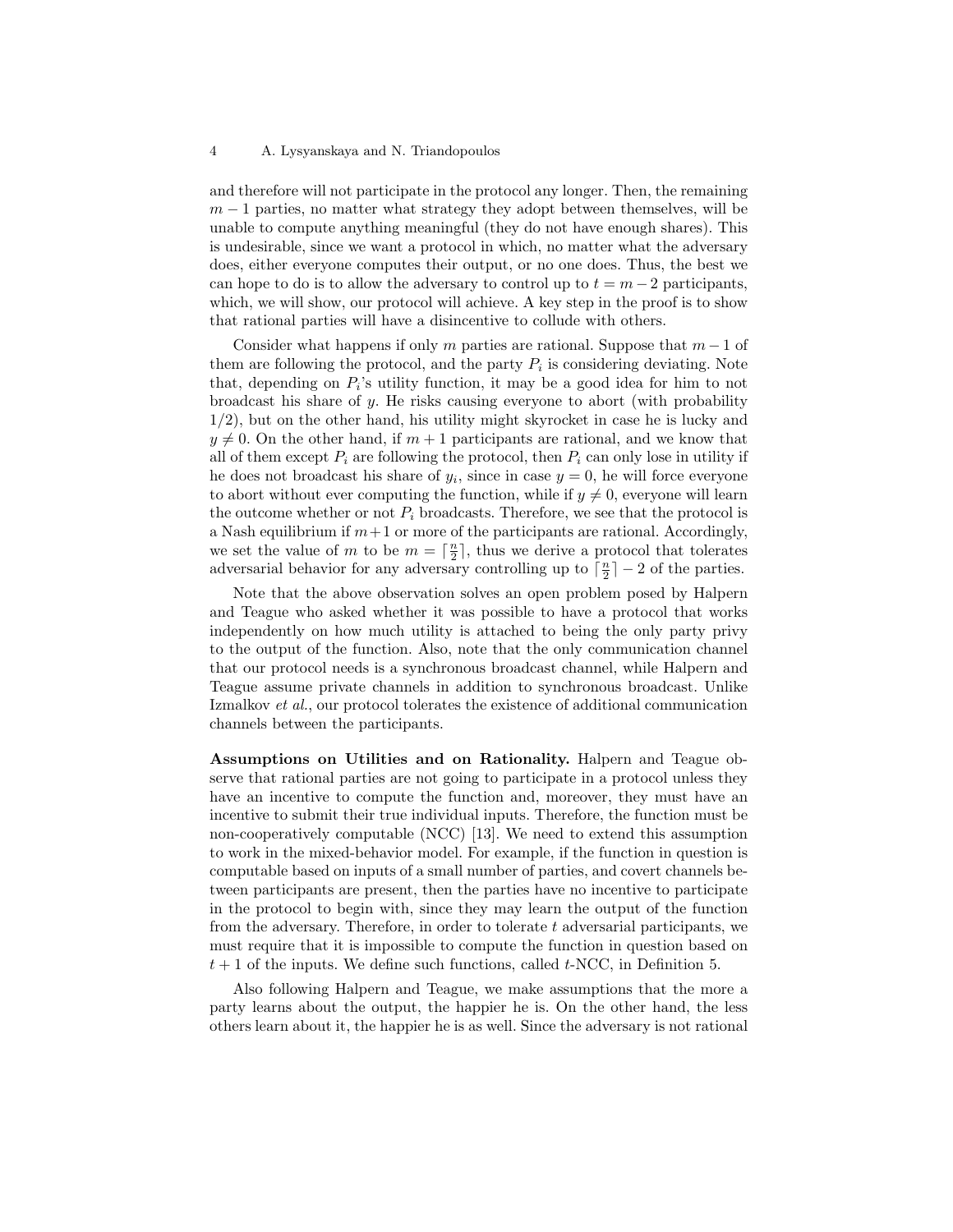and is not trying to learn anything, the utility functions should ignore whether or not the adversary learns anything. We explore this in Definitions 3 and 4.

Suppose that two different strategies of a party yield indistinguishable views. Then the difference in how much this party learned is negligible, assuming polynomial-time algorithms. Our final assumption on utilities is that negligible difference in how much  $P_i$  or others have learned yield negligible differences in utilities. We call this assumption the computational satisfaction assumption, and state it more precisely in Definition 9.

Following Halpern and Teague, rationality is captured by postulating that a party will choose to follow a given protocol if (1) it is a Nash equilibrium, i.e., provided that other non-adversarial players follow the protocol, this party's utility is maximized by following it as well; (2) it survives the process of iterated deletion of weakly dominated strategies—i.e., those strategies for which another strategy is always at least as good and sometimes even better. However, what do these mean in the mixed-behavior model? We adapt these game-theoretic definitions to the scenario where a malicious adversary exhibiting arbitrary behavior is present. In a nutshell, a set of strategies is a Nash equilibrium in the mixedbehavior model (Definition 6) if it is a Nash equilibrium for all adversaries. A strategy  $\sigma$  weakly dominates another strategy  $\tau$  if for all adversaries and no matter what strategy other rational parties are following,  $\sigma$  gives as much or better utility than  $\tau$ , and for some adversary and some set of strategies for the remaining rational parties,  $\sigma$  gives strictly more utility (Definition 7).

Our protocol is not a preferred equilibrium in the strict sense because it relies on the computational intractability of certain problems that can still be solved with negligble, but positive, probability. What we show is that no deviation can increase the utility by more than a negligible amount (Definitions 6 and 7).

Paper Outline. In Section 2 we present the mixed-behavior model for multiparty computation, introduce related new concepts and formally define the notion of unconditionally or computationally secure preferred protocols. In Section 3, we describe a protocol that implements any function in the mixedbehavior model, using a special channel, and prove that it is an unconditionally secure preferred protocol. In Section 4 we describe our main protocol over a synchronous broadcast channel, and prove that it is a computationally secure preferred protocol that is  $\epsilon$ -Nash and survives iterated deletion of  $\epsilon$ -weakly dominated strategies, where  $\epsilon$  is negligible. We refer the reader to the full version of the paper for all the details this extended abstract omits.

### 2 Mixed-Behavior Model for Multi-Party Computation

We introduce a new model for multi-party computation, the mixed-behavior model (MMPC). In the standard multi-party computation setting, consider any protocol that implements a function f when executed by n parties  $P$ ; f is either unary  $(f(\mathbf{x}))$  is the common output) or *n*-ary, denoted as  $f(f(\mathbf{x})) = (y_1, \ldots, y_n)$ are the private outputs). In the mixed-behavior model, parties  $P$  are partitioned into rational parties  $\mathcal R$  and adversarial parties  $\mathcal A$ . Rational parties consider the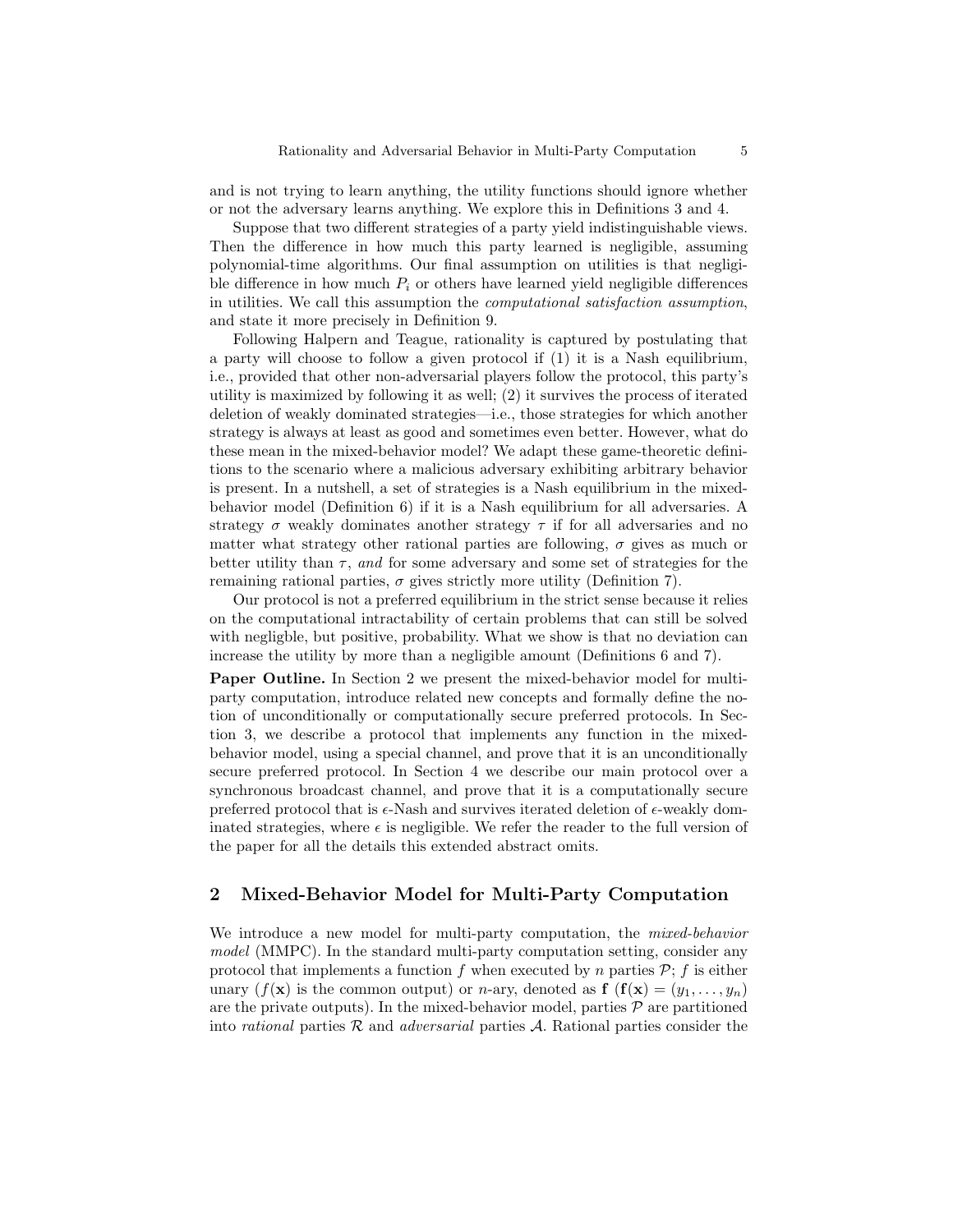joint computation to be a game, during which they act selfishly, deviating from a prescribed protocol and exhibiting strategies aiming to increase their gained utility after the termination of the computation. At the same time, an adversary  $A$  controls up to  $t$  of the parties, which jointly exhibit arbitrary strategies, sharing information and acting adversarially during the computation.

We next define concepts related to computations performed in the mixedbehavior model and also new properties that protocols must satisfy, both unconditionally and computationally. We use some standard notation:  $[n]$  denotes set  $\{1, \ldots, n\}$ ; bold letters denote vectors, where  $\mathbf{v} = (v_1, \ldots, v_n)$  can be written as  $(v_i, \mathbf{v}_{-i})$  for any  $i \in [n]$ ;  $(v'_i, \mathbf{v}_{-i})$  denotes  $\mathbf{v}' = (v_1, \ldots, v_{i-1}, v'_i, v_{i+1}, \ldots, v_n)$ ;  $\mathbf{v}_I$  denotes vector projection to set  $I \subseteq [n]$ . We write  $\mathcal{P} = \mathcal{R} \cup \mathcal{A}$  to denote that a set of parties  $\mathcal P$  is partitioned into rational parties  $\mathcal R$  and adversarial parties A, where A also denotes the actual programs run by the adversary. If A is a randomized algorithm,  $a \leftarrow A$  denotes that a was obtained by running A.

**Definition 1** (Communication channels and structures). Let  $P$  be a set of interactive TMs. A channel  $C = \{P_I, F_C, \text{state}, P_O\}$  available to P is a (possibly, stateful and randomized) TM with  $P_I, P_O \subseteq P$  which operates as follows. C shares a dedicated tape  $t_i^I$  with each  $P_i \in \mathcal{P}_I$  and a dedicated tape  $t_i^O$  with each  $P_i \in \mathcal{P}_O$ . C gets activated when a party  $P_i \in \mathcal{P}_I$  writes a string  $I_i$  on  $t_i^I$ . If C is a synchronous channel, then it waits for all other parties in  $\mathcal{P}_I$  to submit an input, or times out with a default value  $\bot$ . If activated, C computes the values  $(O, state') \leftarrow F_C(\mathbf{I}, state),$  writing value  $O_i$  on tape  $t_i^O$ ,  $\forall i \in [n]$ , and updating its state information. A channel structure  $\mathcal{C}(\mathcal{P})$  is a set of channels available to P, always containing channel  $\{\{P_i\}, I, \bot, \{P_i\}\}\$ ,  $\forall i \in [n]$  (*I: identity function*).

It is immediate how the above formulation of a communication channel as an interactive Turing machine captures the conventional notion of any channel (e.g., point-to-point or broadcast channels). Moreover, it constitutes a generalization of a communication channel: by allowing a channel to keep state and by appropriately setting its operation function  $F_C$ , we can essentially define any ideal functionality over inputs submitted by the parties in  $P$ , thus expressing useful additional properties in computations (e.g., perfect privacy).

We consider joint computations among individual parties  $P$  performed over some underlying communication channel C available to  $P$ . A computation consists of a (possibly infinite) series of rounds, each round corresponding to an activation of C. Each participating party  $P_i \in \mathcal{P}$  interacts with C through its corresponding tapes:  $P_i$  runs a (possibly randomized) program that processes strings appearing on  $t_i^O$  (incoming messages) and computes a string to be written on  $t_i^I$  (outgoing messages), also updating an internal state. Also, additional channels may be used among parties in  $P$  in the course of a computation.

Definition 2 (Runs, views, outputs). Let  $\mathcal{P} = \mathcal{R} \cup \mathcal{A}$  be a set of parties jointly computing over channel structure  $\mathcal{C}(\mathcal{P})$ . A run R of the system  $(\mathcal{P}, \mathcal{C}_{\mathcal{P}})$ is tuple  $(p, r, A)$ , where  $p_i$  is the (randomized) program that party  $P_i \in \mathcal{R}$  runs, A also denotes the program that parties in A jointly run, and  $\bf{r}$  is the vector of random tapes needed by parties in P. The view of party  $P_i \in \mathcal{R}$  in run R, denoted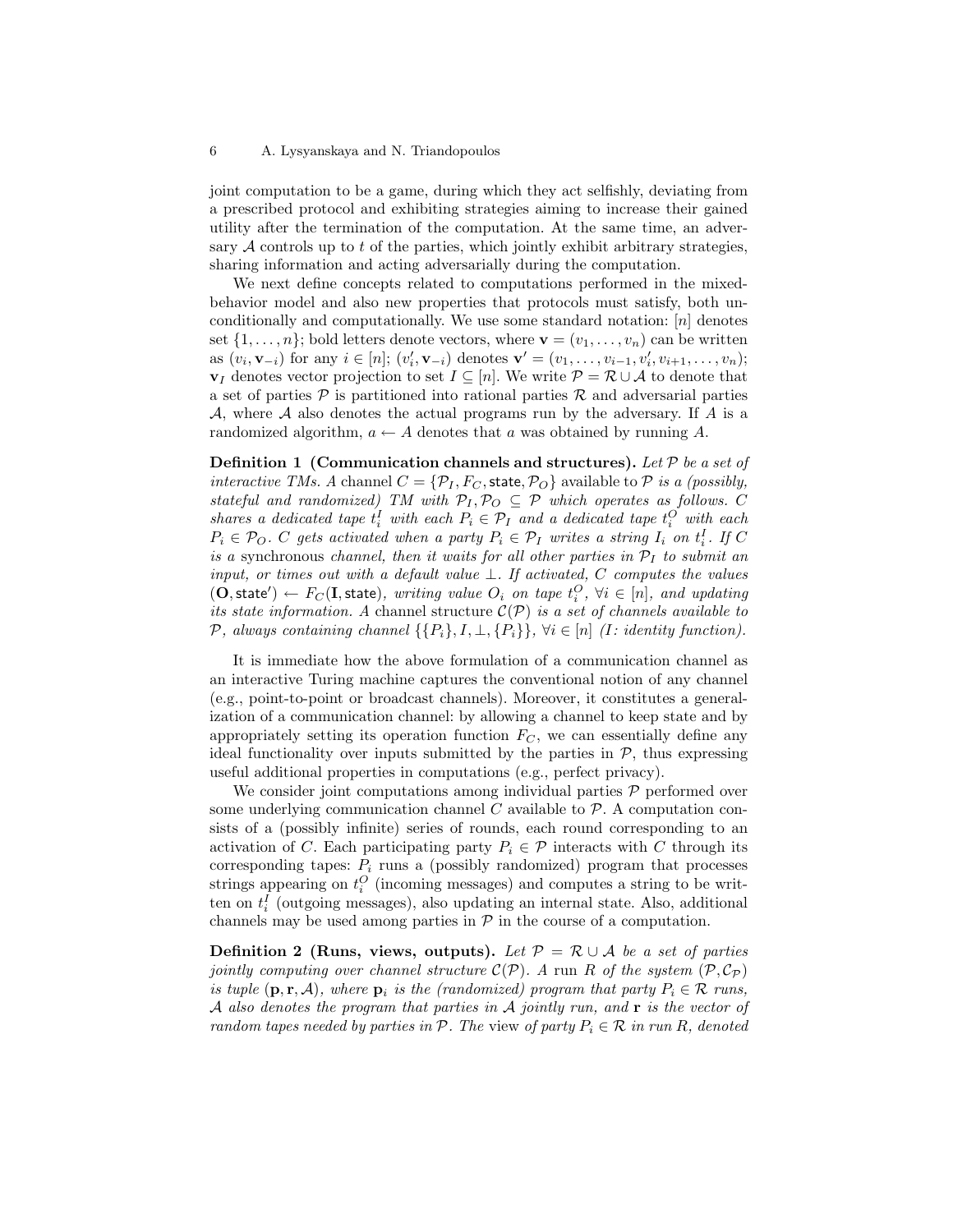$VIEW<sub>i</sub>(R)$ , is tuple  $(r_i, M_i)$ , where  $M_i$  is the set of all messages received by  $P_i$ ; the view of the adversary A, denoted VIEW  $_A(R)$ , is tuple  $(\mathbf{r}_A, \mathbf{M}_A)$ , where  $\mathbf{M}_A$ is the set of all messages received by the parties in  $A$ . Each message in  $M_i$  or  $M_A$  specifies both the channel over which it was received, and its contents (and possibly its sender). The output of a party  $P_i \in \mathcal{R}$  in run R, denoted  $OUT_i(R)$ , is the last message received (and possibly sent) by  $P_i$  in R, if R terminates.

Definition 3 (Protocol utility and satisfaction functions). Let  $\mathcal{P} = \mathcal{R} \cup \mathcal{A}$ be a set of parties. We say that **u** is a protocol utility function with satisfaction  $\mu$  if for any run R: (1) for  $P_i \in \mathcal{P}$ ,  $\mu_i : \{0,1\}^* \mapsto [0,1] \cup \bot$  is any function, such that  $\mu_i(\cdot) \in [0,1]$  if  $P_i \in \mathcal{R}$  and  $\mu_i(\cdot) = \perp$  if  $P_i \in \mathcal{A}$  and (2) there exists a set of functions  $\mathbf{u}'$  for parties  $\mathcal{R}$ , where  $u'_i : [0,1]^n \mapsto [0,\infty]$  and  $u_i(R) = u'_i(\boldsymbol{\mu}(R))$ .

The above definition captures our formulation of a joint computation as a game. Rational parties are each associated with a utility function, mapping (consequences of) outcomes of the computation—which is fully described by protocol runs—to positive reals as follows. A personal satisfaction function  $\mu_i$ maps the view that  $P_i \in \mathcal{R}$  gets out of a computation to a value in [0, 1] according to certain criteria for  $P_i$  about what constitutes a desired outcome; intuitively, on input  $VIEW_i(R)$ ,  $\mu_i$  measures how well  $P_i$  succeeded in computing whatever it wished to compute. Then  $P_i$  evaluates the outcome of a computation by getting (through  $u'_i$ ) a utility that depends on the evaluations of all parties' satisfaction functions on the protocol run. In essence,  $u_i$  is what characterizes  $P_i$  rationality, meaning that any deviation from a proposed protocol by  $P_i$  corresponds to a strategy that can be preferable or not for  $P_i$  depending solely on utility function  $u_i$ . In contrast, the adversary A has no specific desired outcomes; if  $P_i \in \mathcal{A}$  then  $\mu_i = \perp$  and there is no associated utility. This is in accordance with our intuition: A acts in an arbitrary, possibly irrational way. Note that it is not necessarily the case that  $P_i \in \mathcal{R}$  can infer his utility  $u_i$  from his view, (since, e.g., he does not know who the adversary is); however,  $P_i$  can still act so as to maximize  $u_i$ .

We next present some minimal assumptions on the above definition, providing a concrete notion of rationality, i.e., incentives for protocol deviation, in the MMPC model. We do this by defining target functions. Intuitively, given a vector of utility functions  $\mathbf{u}$ , a vector of functions  $\mathbf{f}$  is its corresponding target function if the utilities capture the fact that each rational  $P_i$  wishes to compute  $f_i$ , and prefers that as few as possible other rational  $P_j$ 's compute  $f_j$ .

We assume that inputs  $x$  for computations among parties in  $P$  are chosen by first drawing inputs  $\mathbf{x}'$  from distribution **X**, then setting  $\mathbf{x}_{\mathcal{R}} = \mathbf{x}'_{\mathcal{R}}$  and, finally letting  $x_A \leftarrow \mathcal{A}(x'_A)$ . That is, x is formed by generating a set of values according to X, and then replacing the entries corresponding to adversarial parties with those chosen by the adversary. We denote the above process as  $\mathbf{x} \leftarrow_A \mathbf{X}$ .

How does  $\mu_i$  captures what  $P_i$  wants to learn? The measure of how well  $P_i$ learns some function  $f_i(\mathbf{x})$  is the likelihood  $p_i$  that he outputs the correct  $f_i(\mathbf{x})$ , where the probability is taken over  $X$  as well as the randomness of the particular run of the protocol. This is relatively standard in the cryptographic definitional literature, starting with semantic security. The only adjustment we want to make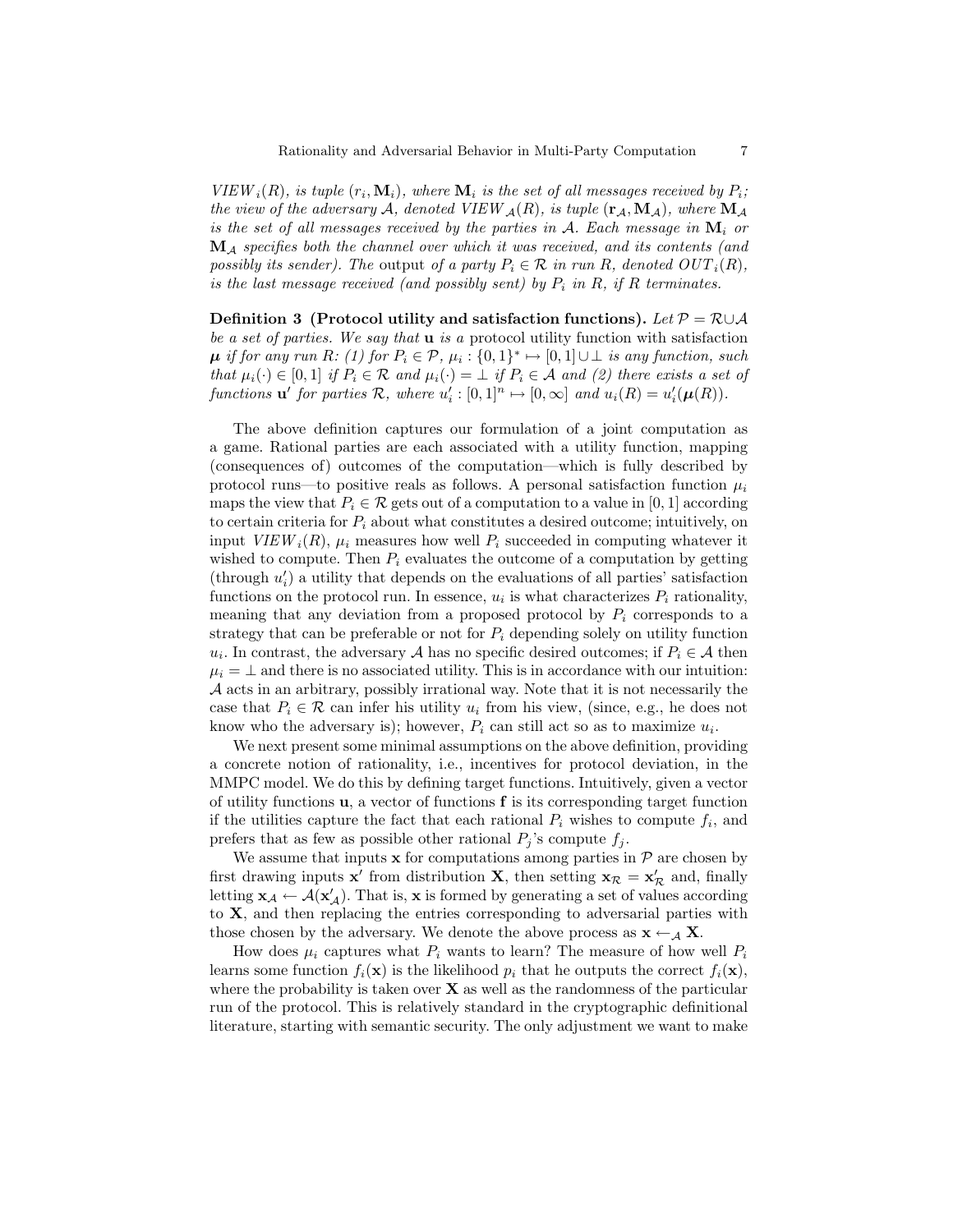is to scale  $\mu_i$  so that it is 0 if  $p_i$  is the same as the *a-priori* probability that  $P_i$ outputs  $f_i(\mathbf{x})$ , and 1 if  $p_i = 1$ . More formally:

Definition 4 ((Computational) target function). For  $\mathcal{P} = \mathcal{R} \cup \mathcal{A}$ , let u be a protocol utility function with satisfaction measure  $\mu$  and let  $\mathbf{x} \leftarrow_A \mathbf{X}$ . Then  $\mathbf{f}: (\{0,1\}^*)^n \mapsto (\{0,1\}^*)^n$  is an n-ary (computational) target function for input distribution  $X$  and adversary  $A$  if the following conditions are met:

 $P_i \in \mathcal{R}$  wants to learn  $f_i: \mu_i$  is a (computational) measure of how much  $P_i$ has learnt about  $f_i(\mathbf{x})$  based on the run R. Let some algorithm  $F_i$  be the best (polynomial-time) estimator of  $f_i(\mathbf{x})$  both based on  $x_i$  alone (i.e.,  $\mu_i(x_i)$ ) and based on the view VIEW<sub>i</sub>(R) obtained by  $P_i$  in run R (i.e.,  $\mu_i(R) \triangleq$  $\mu_i(VIEW_i(R))$ ). Assume that  $\Pr[F_i(x_i) = f_i(\mathbf{x})] \neq 1$  (i.e., it is impossible to always correctly output  $f_i(\mathbf{x})$  based on  $x_i$  alone). Then

$$
\mu_i(R) = (\Pr[F_i(R) = f_i(\mathbf{x})] - \Pr[F_i(x_i) = f_i(\mathbf{x})])/(1 - \Pr[F_i(x_i) = f_i(\mathbf{x})]).
$$

The scaling and normalizing in the formula above is done so that if for a run R,  $Pr[F_i(R) = f_i(\mathbf{x})] = 1$ , then  $\mu_i(R) = 1$ ; and if for a run R,  $\Pr[F_i(R) = f_i(\mathbf{x})] = \Pr[F_i(x_i) = f_i(\mathbf{x})]$  (i.e., run R did not increase  $P_i$ 's chances of correctly computing  $f_i(\mathbf{x})$ , then  $\mu_i(R) = 0$ . By convention, if in run R,  $\mu_i(R) = 1$ , we write that  $OUT_i(R) = f_i(\mathbf{x})$ . Moreover, if for some  $P_i \in \mathcal{R}$ , and runs R and R' it is the case that  $\mu_i(R) > \mu_i(R')$  and for all  $j \neq i, \mu_j(R) = \mu_j(R'), \text{ then } u_i(R) > u_i(R').$ 

- $P_i$  does not want others to learn: If for some  $P_j \in \mathcal{R}$  and runs R and R' it is the case that  $\mu_j(R) > \mu_j(R')$ , and for all  $P_i \in \mathcal{R}$ ,  $i \neq j$ ,  $\mu_i(R) = \mu_i(R')$ , then for all  $P_i \in \mathcal{R}$ ,  $u_i(R) < u_i(R')$ .
- **Worst outcome:** Let R be a run such that for some  $P_j \in \mathcal{R}$ ,  $OUT_j(R)$  $f_i(\mathbf{x})$ . Then for all  $P_i \in \mathcal{R}$ , if  $OUT_i(R) \neq f_i(\mathbf{x})$ , then  $u_i(R) = 0$ .

Thus, we consider functions which for rational parties and with respect to their utility functions satisfy properties that express selfishness and antagonism in multi-party computation:  $u_i(R)$  strictly increases when  $P_i$  gets closer to the target value  $f_i(\mathbf{x})$  or computes  $f_i(\mathbf{x})$ , or when some other party  $P_j$  gets further away from its target value  $f_i(\mathbf{x})$ . This formulation is a generalization of the rationality in RMPC [8]. In contrast, adversarial parties behave totally arbitrarily and unpredictably: the adversary  $A$  acts independently of parties' rationality and its behavior may affect rational parties' utilities; e.g., A may consistently try to minimize or even maximize the utility of a specific rational party.

In the mixed-behavior model, we are interested in computing (target) functions for which rational parties have incentive to submit their true values as input to the joint computation. This class of functions, introduced by Shoham and Tennenholtz as non-cooperatively computable functions, were studied for the binary case in  $[13]$ . We next extend this concept to general *n*-ary functions defined on strings (rather than single bits) for computations in MMPC. In the mixed-behavior setting, we also need to capture the case where a malicious adversary changes some of the inputs: we wish to ensure that we still express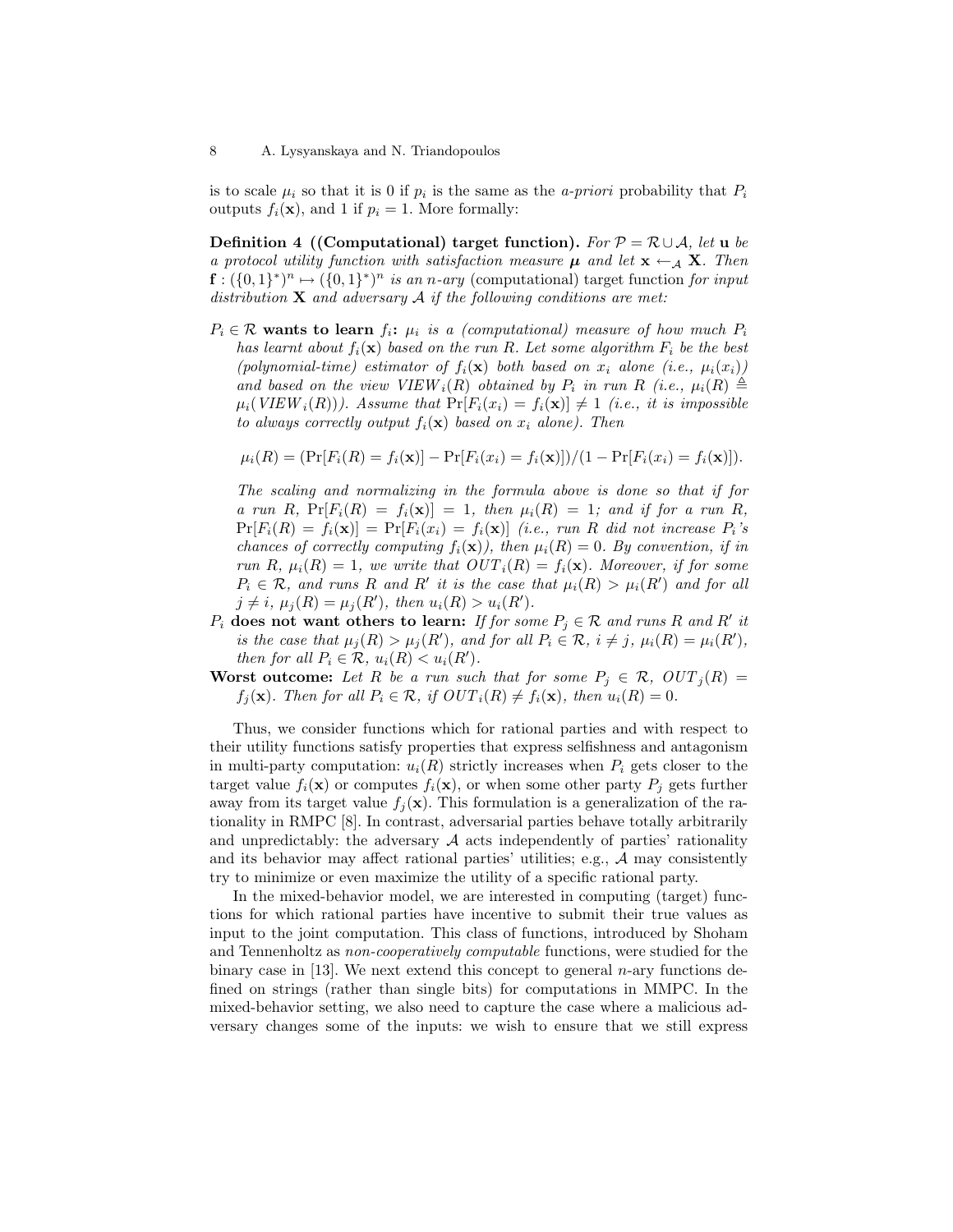honesty in submitting inputs, but capture the possible scenario where a rational party does worse by substituting his true input.

**Definition 5** (t-NCC functions). Let  $f : X \rightarrow Y$  be an n-ary function, let  $\mathcal{P} = \mathcal{R} \cup \mathcal{A}, |\mathcal{P}| = n$ , **u** a protocol utility function with satisfaction  $\mu$ . Let the channel structure of P consist just of synchronous channel  $C = (\mathcal{P}, \mathbf{f}, \mathbf{state}, \mathcal{P})$ as well as a channel to and from the adversary  $A; C$  is stateful and can only be used once. Let  $Eqv_{\bf f}(i, x_i)$  be the maximal set of strings such that  $\forall {\bf x}_{-i}$  and  $\forall x \in \mathbb{E}qv_{\mathbf{f}}(i,x_i), \mathbf{f}(x_i,\mathbf{x}_{-i}) = \mathbf{f}(x,\mathbf{x}_{-i}).$  Let  $\Sigma'_i(x_i)$  be the set of strategies for  $P_i$ that submit some  $x \in Eqv_{\mathbf{f}}(i,x_i)$  to C, and output the value  $y_i$  received from C. Let  $\sigma_i^*(x_i)$  be the strategy that submits  $x_i$  to C and outputs  $y_i$ . Suppose that input x is chosen with the process: (1)  $\mathbf{x}' \leftarrow \mathbf{X}$ ; (2)  $\mathbf{x}_{\mathcal{R}} = \mathbf{x}'_{\mathcal{R}}$ ; (3)  $\mathbf{x}_{\mathcal{A}} \leftarrow \mathcal{A}(\mathbf{x}'_{\mathcal{A}})$ . We say that  $f$  is t-non-cooperatively computable (t-NCC) under distribution  $\tilde{X}$  if for all  $P_i \in \mathcal{R}$ , for all adversaries  $\mathcal{A}, |\mathcal{A}| \leq t$ : (1)  $\mu_i(x_i, \mathbf{x}_{\mathcal{A}}) = 0$ , i.e., nothing can be learned about  $f_i(\mathbf{x})$  based on  $x_i$  and  $\mathbf{x}_\mathcal{A}$  alone; (2) for all  $\mathcal{A}, i, f_i(\mathbf{x}') = f_i(\mathbf{x}),$ i.e., A cannot change the value of the function by changing his inputs; (3) for all A,  $P_i$  gets at least as much utility from submitting his true input  $x_i$  to C as from substituting any other different input value: for all  $1 \leq i \leq n$ , all  $\sigma_i \notin \Sigma'_i$ ,

 $E_{\mathbf{X}}[u_i((\sigma_i(x_i),(\boldsymbol{\sigma}_{\mathcal{R}}^*)_{-i}((\mathbf{x}_{\mathcal{R}})_{-i})),\bot,\mathcal{A}(\mathbf{x}_{\mathcal{A}}))] < E_{\mathbf{X}}[u_i(\boldsymbol{\sigma}_{\mathcal{R}}^*(\mathbf{x}_{\mathcal{R}}),\bot,\mathcal{A}(\mathbf{x}_{\mathcal{A}}))].$ 

For  $t > 0$  the above definition is restrictive: it requires that distribution X outputs codewords of an error-correcting code. For instance, requiring that  $\mu_i(x_i, x_{\mathcal{A}}) = 0$  is needed to exclude the following scenario: A gives its inputs  $\mathbf{x}_{\mathcal{A}}$  to party  $P_i$ ; then if  $\mu_i(x_i, x_{\mathcal{A}}) > 0$ ,  $P_i$  and  $\mathcal A$  abort the computation and  $P_i$  gains positive utility, whereas other rational parties gain zero utility. This demonstrates an inherent difficulty for realizing "fair" joint computations. However, the resulting class of functions is still of interest if we consider computations over values for which a secret sharing has first been computed.

We next define properties that protocols in MMPC should satisfy, either unconditionally or computationally. For brevity we do not explicitly denote that the strategies are a function of input  $\mathbf{x} \leftarrow_A \mathbf{X}$ ; instead we say that parties in  $\mathcal{P}$ receive inputs from **X** and write run  $(\sigma_R(\mathbf{x}_R), \mathbf{r}, \mathcal{A}(\mathbf{x}_A))$  as  $(\sigma_R, \mathbf{r}, \mathcal{A})$ . Also, we simplify the cumbersome  $(\sigma_i, (\sigma_{\mathcal{R}})_{-i})$  to  $(\sigma_i, \sigma_{-i})$ . Finally, for the computational counterparts of the following definitions, any strategy or the adversary receives  $1<sup>k</sup>$  as an additional input—where k is a (security) parameter for probabilistic, polynomial-time (PPT) algorithms.

Definition 6 ( $(\epsilon)$ Nash equilibrium in the mixed-behavior model). A set of (PPT) strategies  $\sigma^*$  is a ( $\epsilon$ -)Nash equilibrium for  $\mathcal{P} = \mathcal{R} \cup \mathcal{A}$  receiving inputs from **X**, with a given channel structure  $C(\mathcal{P})$  and protocol utility function u if for all  $P_i \in \mathcal{R}$ , for all (PPT) strategies  $\sigma_i$ , and all (PPT) adversaries A,

$$
E_{\mathbf{X},\mathbf{r}}[u_i((\sigma_i,\sigma_{-i}^*),\mathbf{r},\mathcal{A})] \leq E_{\mathbf{X},\mathbf{r}}[u_i((\sigma_i,\sigma_{-i}^*),\mathbf{r},\mathcal{A})] \; (+ \; \epsilon(k)).
$$

The above definition extends the (canonical in game theory) concept of Nash equilibrium in the mixed-behavior and bounded computational models.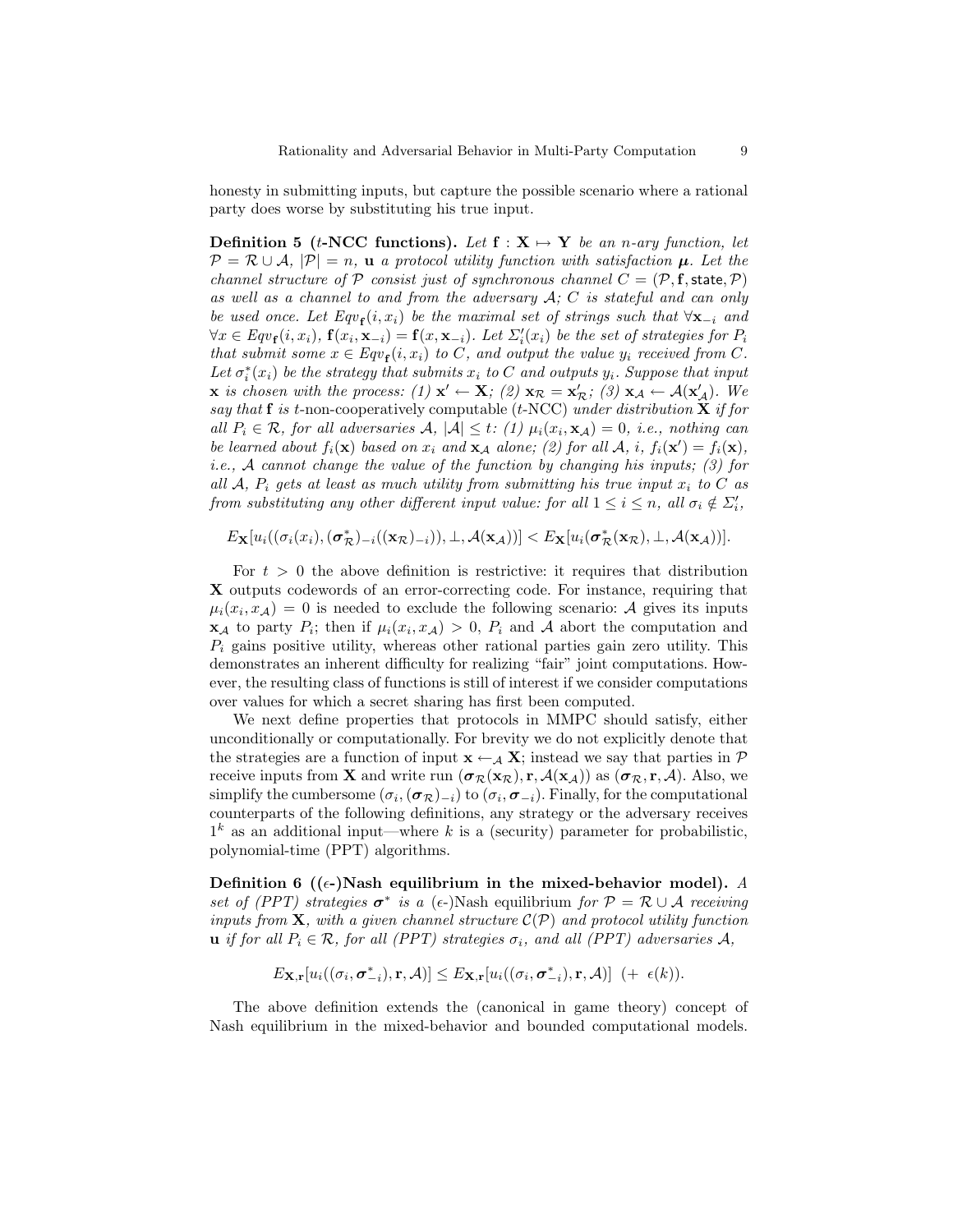In MMPC, a strategy is a Nash equilibrium, if no deviation is strictly preferable for a rational party when all others do not deviate, and independently of what the adversary does; for an  $\epsilon$ -Nash equilibrium in a computational setting it holds that, in the same environment, no deviation is preferable by more than  $\epsilon(k)$ .

We next consider a refinement of the Nash equilibrium, using the notion of weakly dominated strategies and the process of iterated deletion of such strategies which define a better, preferred, notion of equilibrium. We use analogues of these game-theoretic concepts in the mixed-behavior and bounded computational models to define the corresponding refined Nash equilibria. Intuitively, a strategy survives the process of iterated deletion of weakly dominated strategies if no other strategy is (always) preferable to it. This last notion of preferable strategies is expressed as a partial order over individual strategies. Strategy  $\sigma_i'$ of  $P_i$  is preferable to  $\sigma_i$  if there exists a specific environment (strategies of others and of  $A$ ) under which  $\sigma_i$  gives strictly less utility than  $\sigma'_i$ , whereas at the same time, in no other environment does  $\sigma_i$  give strictly larger utility.

Definition 7 (Iterated deletion of  $(\epsilon$ -)weakly dominated strategies). Given  $\mathcal{P} = \mathcal{R} \cup \mathcal{A}$  receiving inputs from **X**, with communication structure C and protocol utility functions  $\bf{u}$ , let  $\bf{\Sigma}'$  be a set of (PPT) strategies for  $\bf{\mathcal{R}}$ . Strategy σ<sub>i</sub> is (computationally ε-)weakly dominated by (PPT) strategy  $σ'_{i}$  restricted to  $\Sigma'$  (denoted  $[\sigma_i < \sigma'_i \mid_{(\epsilon)}' \Sigma']$ ) if (1) for all (PPT) strategies  $\sigma_{-i} \in \Sigma'_{-i}$ , for all (PPT) adversaries A,

$$
E_{X,\mathbf{r}}[u_i((\sigma_i, \boldsymbol{\sigma}_{-i}), \mathbf{r}, \mathcal{A})] \leq E_{X,\mathbf{r}}[u_i((\sigma'_i, \boldsymbol{\sigma}_{-i}), \mathbf{r}, \mathcal{A})]
$$

and (2) for some (PPT)  $\sigma'_{-i} \in \Sigma'_{-i}$ , for some (PPT) adversary A,

$$
E_{\mathbf{X},\mathbf{r}}[u_i((\sigma_i,\pmb{\sigma}_{-i}'),\mathbf{r},\mathcal{A})] \ (\ +\epsilon(k) \ ) < E_{\mathbf{X},\mathbf{r}}[u_i((\sigma_i',\pmb{\sigma}_{-i}'),\mathbf{r},\mathcal{A})].
$$

Let  $\Sigma^0$  be the set of strategies for R. For  $\ell \geq 1$ , let  $\Delta^{\ell}$ ,  $\Sigma^{\ell}$  be defined as follows:

$$
\Delta_i^{\ell} = \{ \sigma_i : \exists \sigma_i' \in \Sigma_i^{\ell-1} \text{ such that } [\sigma_i < \sigma_i' |_{(\epsilon)} \Sigma^{\ell-1}] \} \text{ and } \Sigma_i^{\ell} = \Sigma_i^{\ell-1} - \Delta_i^{\ell}.
$$

We say that a strategy  $\sigma$  for party  $P_i$  survives iterated deletion of (computationally  $\epsilon$ -)weakly dominated strategies if for all  $\ell, \sigma \notin \Delta_i^{\ell}$ .

We finally define conditions that we wish a protocol to satisfy.

Definition 8 ((Computationally) *t*-secure preferred protocol for function f). Given  $P$  receiving inputs from **X**, with channel structure  $C(P)$  and protocol utility functions  $\mathbf{u}, \overline{a}$  vector of (PPT) strategies  $\boldsymbol{\sigma}^*$  constitutes  $\overline{a}$  (computationally) t-secure preferred protocol for (polynomial-time computable) f under input distribution  $X$  if it has the following properties:

Correctness and security: As is standard for multi-party computation [5], (static) correctness and security is defined by requiring that for every (PPT) adversary A,  $A \subset \mathcal{P}$ ,  $|A| \leq t$ , there exists a *(PPT)* simulator S of comparable computational ability such that for all  $\mathbf{x} \in \mathbf{X}$ , the joint distribu- $\tilde{t}$ tion of ( $\tilde{OUT}_{\mathcal{R}}(\sigma_{\mathcal{R}}^{*}(x_{\mathcal{R}}), r, \mathcal{A}),$  VIEW  $_{\mathcal{A}}(\sigma_{\mathcal{R}}^{*}(x_{\mathcal{R}}), r, \mathcal{A}))$  is indistinguishable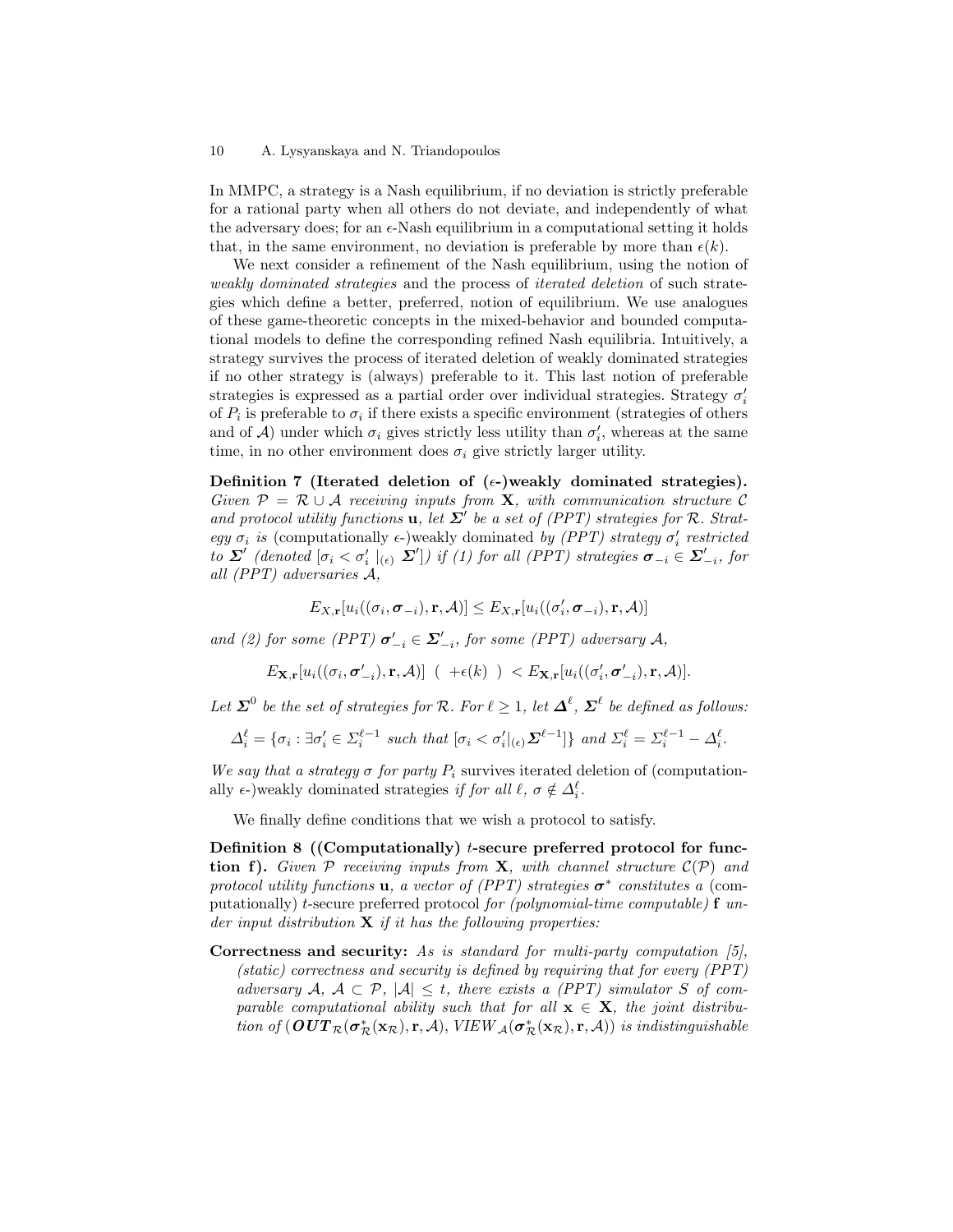from the distribution sampled from as follows. S is interactive and obtains the following inputs in the following order: First,  $\mathbf{x} \leftarrow A$ , and S is given  $\mathbf{x}_A$ . Then S may output y, in which case the sample of the distribution is  $(\perp_R, y)$ , or may produce query  $\mathbf{x}'_{\mathcal{A}}$ . In the latter case, in response to the query, S is given  $f_A(x')$ , where  $x'_R = x_R$ . Finally, S outputs y. Then the sample of the distribution is  $(f_R(x'), y)$ . Moreover, we require that there exist an adversary A (namely, one that follows  $\sigma_A^*$  other than for possible substitution of  $x'_A$ for the inputs  $\mathbf{x}_{\mathcal{A}}$ ), such that  $\overset{\sim}{\mathbf{OUT}}_{\mathcal{R}}(\boldsymbol{\sigma}_{\mathcal{R}}^{*}(\mathbf{x}_{\mathcal{R}}), \mathbf{r}, \mathcal{A}) \neq \bot_{\mathcal{R}}$ .

- Nash equilibrium: (For all constants  $c,$ )  $\sigma^*(x)$  is a (computational  $k^{-c}$ -)Nash equilibrium for any partitioning  $P = \mathcal{R} \cup \mathcal{A}$ .
- **Survival condition:** (For all constants c,) for any partitioning  $P = \mathcal{R} \cup A$ , for any  $P_i \in \mathcal{R}$ , the strategy  $\sigma_i^*(x_i)$  survives iterated deletion of (computational  $k^{-c}$ -)weakly dominated strategies.

Discussion of Definitional Framework. The definitions above are a first step in reconciling the definitional framework of SMPC with that of game theory. Our starting point in this work was our main protocol of Section 4 and the definitions presented above are meant to capture the properties of our protocol. Further definitional study of MMPC may lead to interesting insights.

### 3 The Ideal-World Protocol: Using a Special Channel

In this section, we assume that all participants have access to a special (ideal) communication channel  $C$  that essentially does all the computational work: the function  $F_C$  that describes the operation of C is a randomized process that computes the target functions of the parties. Using this channel, the only way that the participants influence a protocol is by contributing an input to  $C$  at the beginning, and then at every round, notifying the channel whether they wish to participate at this round or not. Additionally, the channel C notifies the parties about the other parties' participation, and enables each  $P_i$  to broadcast any string  $v_i$ .

The Channel  $C_{m,\mathbf{f},c} = (\mathcal{P}_I, F_C, \mathsf{state}, \mathcal{P}_O)$ 

- **Setting:** The channel  $C_{m,\mathbf{f},c}$  is a synchronous channel used by n participants  $\mathcal{P} = \{P_1, \ldots, P_n\}$  (where up to t of them may be malicious). For channel  $C_{m,\mathbf{f},c}, \mathcal{P}_I = \mathcal{P}_O = \mathcal{P}$ , state is initially  $\perp$ , m and c are integer parameters and  $f = (f_1, \ldots, f_n)$  is a set of functions where each  $f_i$  takes as input n binary strings and outputs a binary string; operation function  $F_C$  is described below.
- **Initial round:** In the initial round  $r = 0$ , the channel is activated and each participant  $P_i$  submits to  $C_{m,\mathbf{f},c}$  an input  $x_i$ ; if some  $P_i$  does not, then by convention,  $x_i = \bot$ . Define  $\mathcal{P}_0 = \{P_i : x_i \neq \bot\}$ , i.e., the set of participants that contributed inputs.  $C_{m,\mathbf{f},c}$  announces the set  $\mathcal{P}_0$  to all participants.  $C_{m,\mathbf{f},c}$  stores  $state = {\mathbf{x}, r}$ . This signals the end of the initial round.

**Round**  $r > 0$ : Each round includes the following.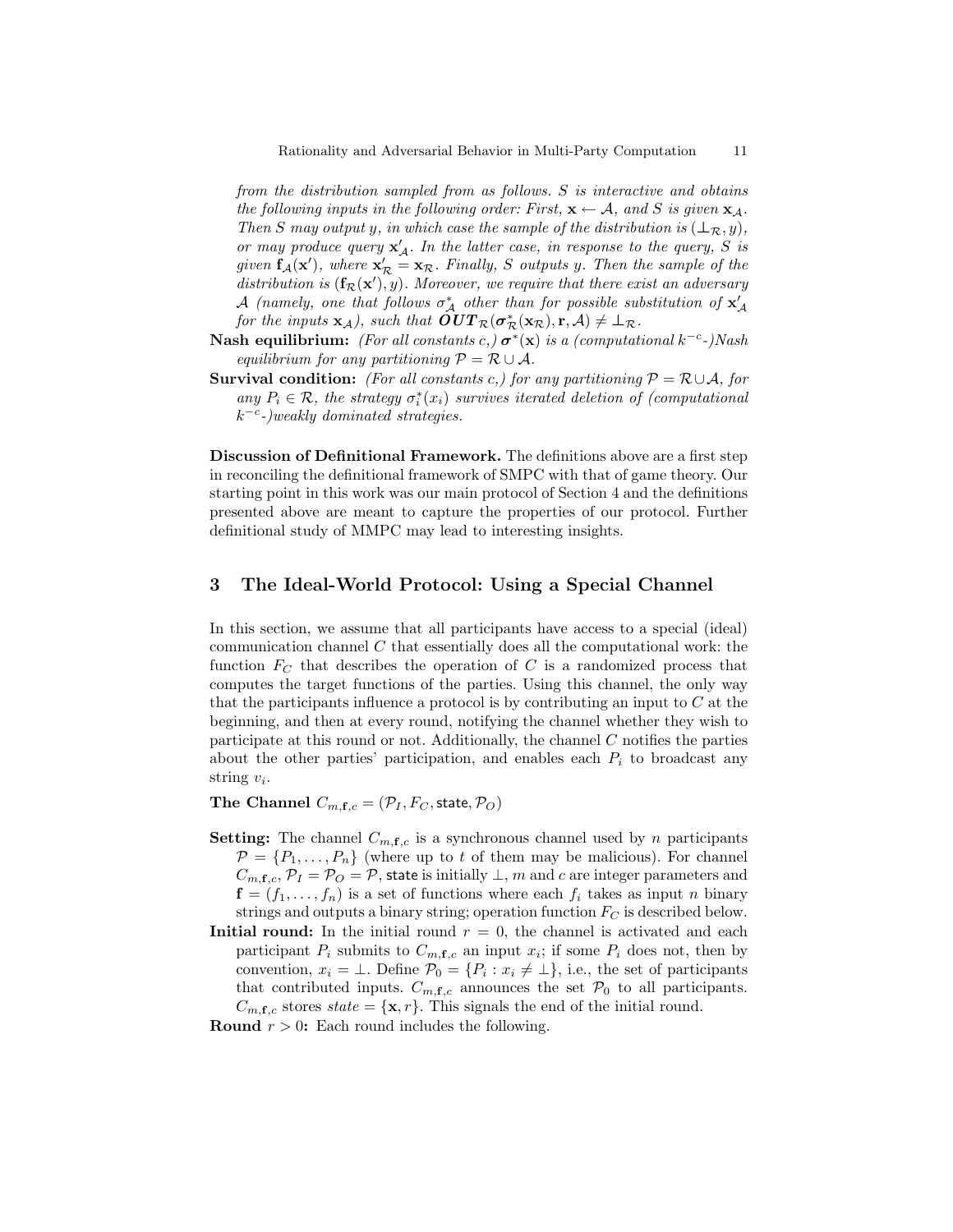- 12 A. Lysyanskaya and N. Triandopoulos
	- The channel is activated and each participant  $P_i$  gives  $C_{m,\mathbf{f},c}$  a value  $z_i^r \in \{\texttt{Compute}, \texttt{Defect}\};$  if some  $P_i$  does not, then by convention,  $z_i^r =$ Defect. Let  $\mathcal{P}_r = \{P_i : z_i^r = \text{Compute}\}\.$  Each participant may also contribute an additional value  $v_i$ ; if  $P_i$  does not contribute, then  $v_i = \perp$ .
	- If  $c = 0$  or r mod  $c \equiv 0$ , then  $C_{m,\mathbf{f},c}$  flips a coin to obtain a random bit b. Otherwise,  $b = 0$ .
	- If  $|\mathcal{P}_r| \geq m$ , i.e., at least m participants wish to have the functions computed at this round, and  $b = 1$ , then  $C_{m,\mathbf{f},c}$  sets  $y_i = f_i(x_1, \ldots, x_n)$ for  $1 \leq i \leq n$ . Otherwise,  $y_i = \perp$  for all *i*.
	- $-C_{m,\mathbf{f},c}$  sends to each participant  $P_i$  the value  $y_i$ , vector **v** and set  $\mathcal{P}_r$ , and stores r. This signifies the end of round r. Proceed to round  $r + 1$ .

Let  $\mathcal{P} = \mathcal{R} \cup \mathcal{A}, |\mathcal{A}| = t$ . We describe a protocol, a suggested strategy  $\sigma^C$ , for computing any NCC target function  $f$  over channel  $C_{m,f,c}$  and next show that  $\sigma^C$  is an unconditionally t-secure preferred strategy according to Definition 8.

## The Strategy  $\sigma_i^C(x_i^*)$  for party  $P_i \in \mathcal{R}$

**Setting:** For all  $i \in [n]$ , party  $P_i$  has input  $x_i^*$  and has access to channel  $C_{m,\mathbf{f},c}$ . Parties are also connected with each other via arbitrary communication links. **Initial round:** Send  $x_i = x_i^*$  to C. Receive the set  $\mathcal{P}_0$  from C.

**Round**  $r > 0$ : In each round,  $P_i$  acts as follows.

- If any message has ever arrived over any communication channel other than  $C_{m,\mathbf{f},c}$ , never send any messages again (in any round), unless you know that the message is from the adversary  $A$ , in which case ignore it.
- $-$  If  $|\mathcal{P}_{r-1}| = n$ , send  $z_i^r =$  Compute to  $C_{m,\mathbf{f},c}$ , unless it was previously decided not to send any messages again. Otherwise, never send any messages again (in any round).
- Receive value  $y_i$ , vector **v** and set  $\mathcal{P}_r$  from  $C_{m,\mathbf{f},c}$ .
- If  $y_i \neq \bot$ , output  $y_i$  and halt. Otherwise, proceed to round  $r + 1$ .

**Lemma 1.** Let  $P = \mathcal{R} \cup \mathcal{A}$  and suppose that  $\mathcal{A}$  is an entity that can be contacted. The following puppet strategy  $\sigma_i^p(x_i)$  survives iterated deletion for all i: on input  $x_i$ , send  $x_i$  to  $A$ ; then follow instructions from  $A$  regarding messages to send to other parties and when a message from party  $P_j$  is received over any channel, forward it to A; halt when receive  $f_i(\mathbf{x})$  from A or when can compute it based on available information.

*Proof.* (Idea) Consider the case when all  $P_\ell, \ell \neq i$ , each follows  $\sigma_\ell^p(x_\ell)$ , and A acts such that either rewards or punishes  $P_i$  depending on whether or not  $P_i$ conforms with  $\sigma_i^p(x_i)$ , which can be detected by A. It is within A's power to reward or punish  $P_i$ , because assuming that all  $P_j \in \mathcal{R}$  follow  $\sigma_j^p(x_j)$ , A knows everyone's inputs. This scenario creates the situation where no other strategy can be strictly preferable to  $\sigma_i^p(x_i)$  for  $P_i$ . **In the contract of the contract of the contract of the contract of the contract of the contract of the contract of the contract of the contract of the contract of the contract of the contract of the contract of the cont** 

We present sufficient conditions for a general class of strategies that use channel  $C_{m,\mathbf{f},c}$  to survive iterated deletion even in the presence of side-channels. Let  $\mathcal{P} = \mathcal{R} \cup \mathcal{A}$  be parties receiving inputs from **X** with protocol utility functions **u** and channel structure  $\mathcal{C}(\mathcal{P})$  that includes  $C_{m,\mathbf{f},c}$  and **f** be t-NCC target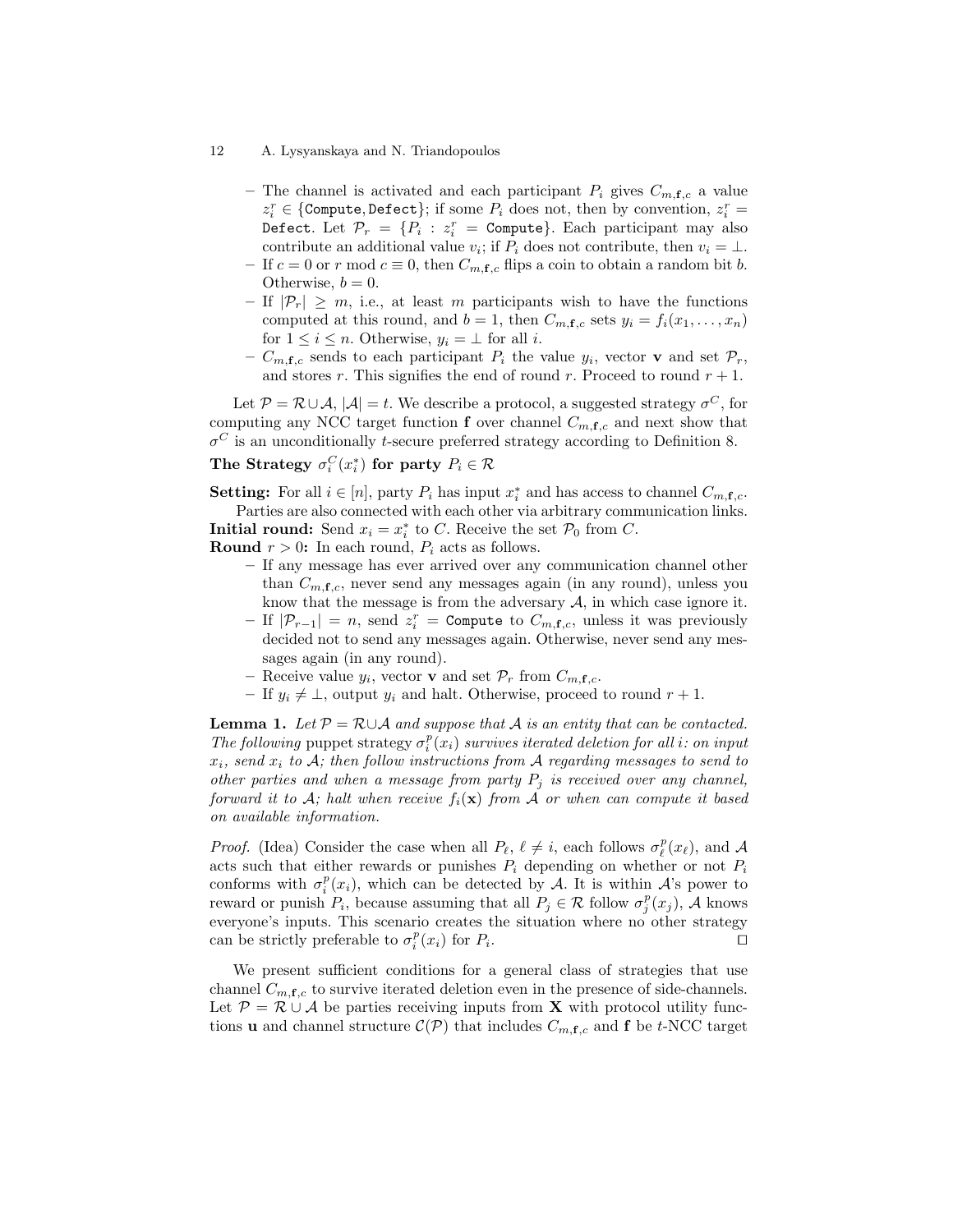functions. We say that  $\sigma$  are *indefinite all-or-nothing strategies with visible deviations* if the following conditions are met: (1)  $\sigma(\mathbf{x})$  are strategies which, when executed jointly by  $P$ , have the invariant that at every step of the computation, either each  $P_i \in \mathcal{R}$  has already learned  $f_i(\mathbf{x})$  and halted, or none of them have learned  $f_i(\mathbf{x})$ , and, moreover, all the messages they received so far are distributed independently of the value  $f_i(\mathbf{x})$ ; (2) let  $E_s$  be the event that, under  $\sigma(\mathbf{x})$ , after s steps of the protocol, no  $P_i \in \mathcal{R}$  knows its  $f_i(\mathbf{x})$ ; then there exists some  $c(s) > 0$  such that for all views that  $P_i$  received by running  $\sigma_i(x_i)$ , it holds  $0 < \Pr[E_{s+c(s)} | E_s, VIEW_i] < 1$ , where the probability is over the random choices of the channels used; and (3) let the signature of a strategy given the inputs  $x$  and strategies of other parties and  $A$ , consist of all the messages other parties received from  $P_i$ ; then there exists a detection procedure that given a signature of  $\sigma_i(x_i)$  can determine whether all of the actions of  $P_i$  were computed the same as if  $P_i$  was following  $\sigma_i(x)$  for some x.

### **Lemma 2.** If  $\sigma(\mathbf{x})$  are indefinite all-or-nothing strategies with visible deviation, then any  $\sigma_i(\mathbf{x}_i), i \in [n]$ , survives iterated deletion of weakly dominated strategies.

*Proof.* (Sketch) Consider a strategy  $\sigma'(x_i)$ . Suppose that there exist strategies  $\tau_{-i}$  and an adversary A such that, if  $P_i$  follows  $\sigma'(x_i)$ , and  $\mathcal{P}_{-i}$  follow  $\tau_{-i}$ , then  $P_i$ 's utility is higher when following  $\sigma'_i$  than  $\sigma_i$ . Then there also exist strategies  $\tau'_{-i}$  that survive iterated deletion and an adversary A where  $P_i$  gets strictly more utility when following  $\sigma_i$  than when following  $\sigma'_i$ . Let strategies  $\tau'_{-i}$  be just  $\sigma_{-i}^p(\mathbf{x}_{-i}),$  which by Lemma 1 survive iterated deletion. Suppose that A directs each  $P_j \in \mathcal{R}_{-i}$  to send messages according to  $\tau_j$ . Let d be the first deviation (from  $\sigma_i(x_i)$ ) point in the protocol: at step d, if  $P_i$  is following  $\sigma'_i$  rather than  $\sigma_i$ , then with positive probability this will be detected. If at step  $d$ ,  $P_i$  acts in a way that agrees with  $\sigma_i$ , then he is rewarded by  $\mathcal A$  with  $\mathbf x_{-i}$  and thus can compute the desired value  $f_i(\mathbf{x})$ . If at step d,  $P_i$  deviates, then A punishes  $P_i$  by directing all parties  $P_i$  not to send any more messages. Thus, in this setting and given that  $\sigma_i$  is an indefinite all-or-nothing strategy, following some  $\sigma_i(x)$  gives better utility than  $\sigma'_i(x_i)$  and no strategy  $\sigma'$  can weakly dominate all  $\sigma_i(x)$  after any number of rounds of iterated deletion. Finally, following  $\sigma_i(x_i)$  cannot be weakly dominated by following any  $\sigma_i(x')$  where  $x' \neq x_i$ , because **f** is t-NCC.

**Theorem 1.** Given  $P = \mathcal{R} \cup \mathcal{A}$  receiving inputs from **X**, with channel structure  $\mathcal{C}(\mathcal{P})\supseteq C_{m,\mathbf{f},c}$  and protocol utility functions **u**, strategies  $\boldsymbol{\sigma}^C(\mathbf{x})$  constitute an unconditionally t-secure preferred protocol for any  $t$ -NCC target function  $f$ .

*Proof.* (Sketch) Correctness and security hold for strategy  $\sigma^C(\mathbf{x})$  in a straightforward way, since our working channel  $C_{m,\mathbf{f},c}$  is an ideal one. The Nash equilibrium condition is satisfied: given that all other parties follow  $\sigma^C(\mathbf{x})$ ,  $P_i$  has no incentive to deviate (f is t-NCC). Finally, strategy  $\boldsymbol{\sigma}^C(\mathbf{x})$  survives iterated deletion, by Lemma 2 and because it is a vector of indefinite all-or-nothing strategies with visible deviations: at any round, either each  $P_i \in \mathcal{R}$  already knows  $f_i(\mathbf{x})$ and has halted or no party knows  $f_i(\mathbf{x})$ ; also, no party has any information related to the termination of the current run; finally, all possible deviations from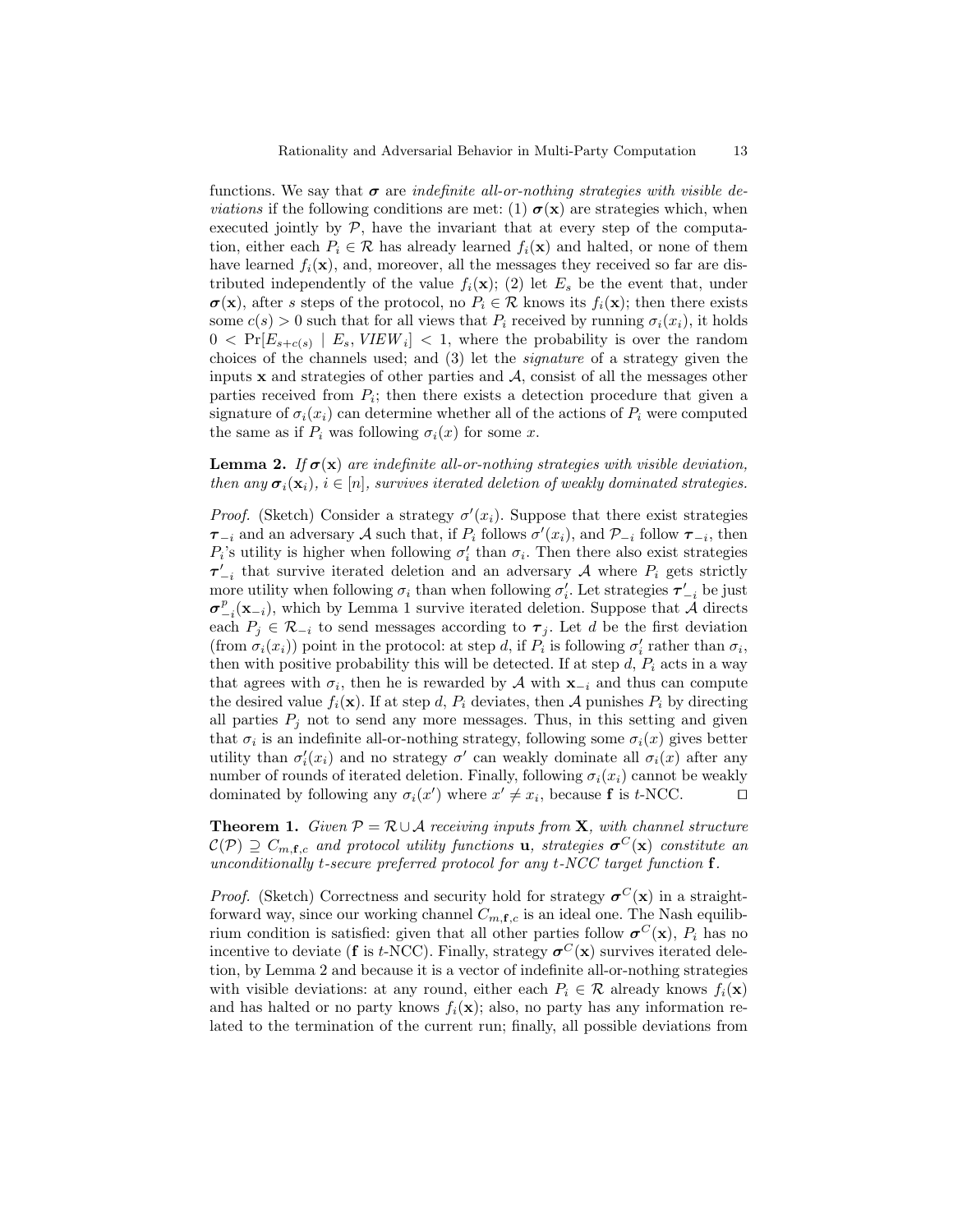$\sigma_i^C(\mathbf{x})$  are visible given some strategy  $\tau$  of the other parties that appropriately uses  $C_{m,\mathbf{f},c}$  or some other channel.

Remark. Strategy  $\sigma^C$  aborts in case of side-channel communication, so that any subset of rational parties has a disincentive to collude and thus exclude other parties. The price is that even one malicious party can cause the entire protocol to abort. In the full paper, we discuss a modified protocol and the issue of adversarial abort as it is related to covert channels and the survival condition.

### 4 The Real-World Protocol: Using Secure MPC

In this section we present and analyze our main protocol for computing any function in MMPC. Our protocol  $\sigma$  requires only a synchronous broadcast channel. The main idea is to implement the special channel  $C_{m,\mathbf{f},c}$  using secure multiparty computation, where in each round the parties compute secret shares of either a useless value or the outputs  $f(x)$ , and then they compute the target function by performing a global broadcast of such shares. At the same time, the parties conform to the protocol  $\boldsymbol{\sigma}(\mathbf{x}) \triangleq \boldsymbol{\sigma}^C(\mathbf{x})$ : if something goes not as expected (essentially, a Defect was ordered), this is always detected and parties abort the computation. We then use the results on  $C_{m,\mathbf{f},c}$  and  $\boldsymbol{\sigma}^C(\mathbf{x})$ , for  $t+1 < m = \lceil \frac{n}{2} \rceil$ .

The Protocol  $\sigma$  – Strategy  $\sigma_i(x_i)$  for party  $P_i \in \mathcal{R}$ 

- Inputs to the protocol, and general rules:  $\mathbf{x} \leftarrow \mathbf{X}$ , each  $P_i$  receives  $x_i$ , and security parameter  $1^k$ . If  $P_i$  receives any message on any channel other than the broadcast channel at any point in the computation, it aborts unless it knows that the message is from the adversary, in which case it ignores it.
- Setup phase: In the setup phase, all the parties jointly agree on a random string CRS of length  $\ell(k)$  (to be defined later), and a public-key infrastructure with  $PK_i$  for each  $P_i$ . This is done as follows:
	- 1. Each  $P_i$  chooses a random string  $CRS_i$  of length  $\ell(k)$  and broadcasts a commitment  $Com_i \leftarrow Commit(1^k, CRS_i)$  (where we use a computationally hiding, unconditionally binding cryptographic commitment) and a public key  $PK_i$ . If  $P_i$  detects that  $P_j$  failed to broadcast, then  $P_i$  aborts.
	- 2. In turn, each  $P_i$  proves to each  $P_j$  over the broadcast channel that he knows the opening of the commitment  $Com_i$ , and a secret key corresponding to his public key  $PK_i$ , using a zero-knowledge proof of knowledge protocol with security parameter k.  $P_j$  broadcasts whether he accepts or rejects the proof. If  $P_l$  sees that some  $P_j$  does not accept the proof of some  $P_i$  (or fails to broadcast his decision), then  $P_l$  aborts.
	- 3. Each  $P_i$  broadcasts the value  $CRS_i$ . If  $P_i$  sees that some  $P_j$  failed to broadcast, then  $P_i$  aborts.
	- 4. In turn, each  $P_i$  proves to each  $P_i$ , using a zero-knowledge proof protocol over the broadcast channel, that the value he broadcasted corresponds to his commitment  $Com_i$ . After this, each  $P_j$  broadcasts whether he accepts or rejects the proof. If  $P_l$  sees that some  $P_j$  does not accept the proof of some  $P_i$  (or fails to broadcast his decision), then  $P_l$  aborts.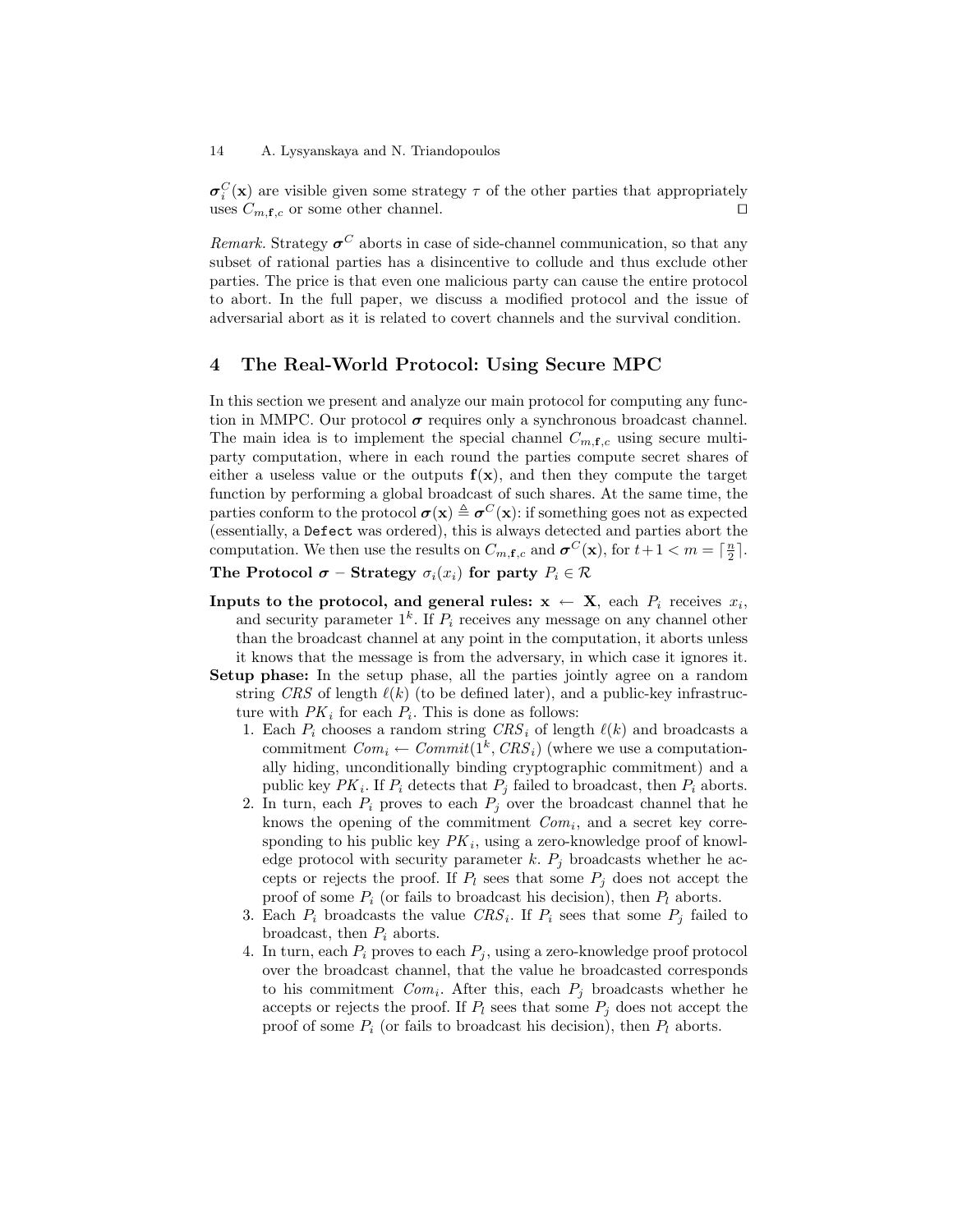5. Obtain  $CRS = \bigoplus_{i=1}^{n} CRS_i$ , and  $PKI = (PK_1, \ldots, PK_n)$ .

- The input phase: Parse  $CRS = CRS_{COM} \circ CRS_{MPC} \circ CRS_{NIZK}$ . Let  $SECom$ be a simulatable and extractable commitment scheme [2] (which requires  $CRS_{COM}$  as input). Each  $P_i$  broadcasts  $z_i = SECom(CRS_{COM}, x_i, r_i^{SEC}),$ where  $r_i^{SEC}$  is the randomness needed to form the commitment. If  $P_j$  sees that some  $P_i$  failed to broadcast a valid commitment,  $P_i$  aborts.
- **The MPC phase:** As a result of this phase, we want  $P_i$  to obtain m-out-n secret shares of either the strings  $y_i = 0^{p_i}$  for  $1 \leq i \leq n$  or the strings  $y_i = out_i = f_i(\mathbf{x})$ , where  $p_i = |out_i|$  is known ahead of time. We want each type of output to be equally likely. This is done as follows:  $P_i$  chooses a random  $r_i^{MPC}$  (of appropriate length, to be specified later) and contributes input  $(x_i, r_i^{SEC}, r_i^{MPC})$  to a secure multi-party protocol for computing an *n*-input function  $g_{PKI, \mathbf{z}}$  over the broadcast channel [3], using  $CRS_{MPC}$  as a common random string.

Function  $g_{PKI, \mathbf{z}}$  operates as follows on input  $\{(x_i, r_i^{SEC}, r_i^{MPC}) : 1 \le i \le n\}$ :

- Check that for all  $1 \leq i \leq n$ ,  $z_i = \text{SECom}(\text{CRS}_{COM}, x_i, r_i^{\text{SEC}})$ . If for some i, the check fails, output the *n*-bit string y where  $y_i = 0$  iff the check failed for  $z_i$ .
- Compute  $r = \bigoplus_{i=1}^{n} r_i^{MPC}$ . Parse  $r = R_1 \circ R_2 \circ R_3$ , where  $|R_1| = 1$ , and the lengths of  $R_2$  and  $R_3$  will be clear from the sequel.
- If  $R_1 = 0$ , then for each  $1 \leq i \leq n$ , come up with an *m*-out-*n* secret sharing of 0, and let  $y_{i,j}$  be the j'th share. Otherwise, for each  $1 \leq i \leq n$ , come up with an m-out-n secret sharing of  $1 \circ f_i(\mathbf{x})$ , and let  $y_{i,j}$  be the j'th share. Secret sharing requires randomness: use  $R_2$  as the random tape for this step.
- Use  $R_3$  as the random tape for forming  $n^2$  ciphertexts as follows:  $c_{i,j}$  =  $Enc(PK<sub>i</sub>, y<sub>i,j</sub>)$ ; output these ciphertexts.

Suppose it takes  $c - 1$  rounds of computation over the broadcast channel to jointly compute g. If at any round,  $P_i$  notices that  $P_i$  did not follow the protocol correctly<sup>1</sup> then  $P_j$  aborts. If the output of the computation indicates that some party contributed incorrect inputs, then  $P_j$  also aborts.

The possible reconstruction phase: Each  $P_i$  broadcasts a message of the form  $({d_{j,i}: 1 \leq j \leq n}, \pi)$ , where  $\pi$  is a non-interactive simulationsound zero-knowledge proof [4] that each  $d_{j,i} = Enc(PK_j, y_{j,i}, r_{j,i})$  where  $y_{j,i}$  is the correct decryption of  $c_{j,i}$  under the public key  $PK_i$ , and  $r_{j,i}$  are the cointosses for probabilistic encryption  $Enc$ . If  $P_i$  receives m messages with valid proofs, then he decrypts all ciphertexts  ${d_{i,j}}$  addressed to him to obtain m shares either of 0 or of 1 ∘  $f_i(\mathbf{x})$ . In the former case, if  $P_i$  received fewer than  $n$  messages with valid proofs, abort; otherwise go back to the MPC phase. In the latter case, output  $f_i(\mathbf{x})$ .

We analyze protocol  $\sigma$  in the mixed-behavior model and present our main result in the case where parties  $\mathcal{P} = \mathcal{R} \cup \mathcal{A}$  are computationally bounded. We

<sup>&</sup>lt;sup>1</sup> Recall that, following Goldreich, Micali and Wigderson [6], Canetti et al.'s protocol allows every party to detect that another party deviated from the protocol.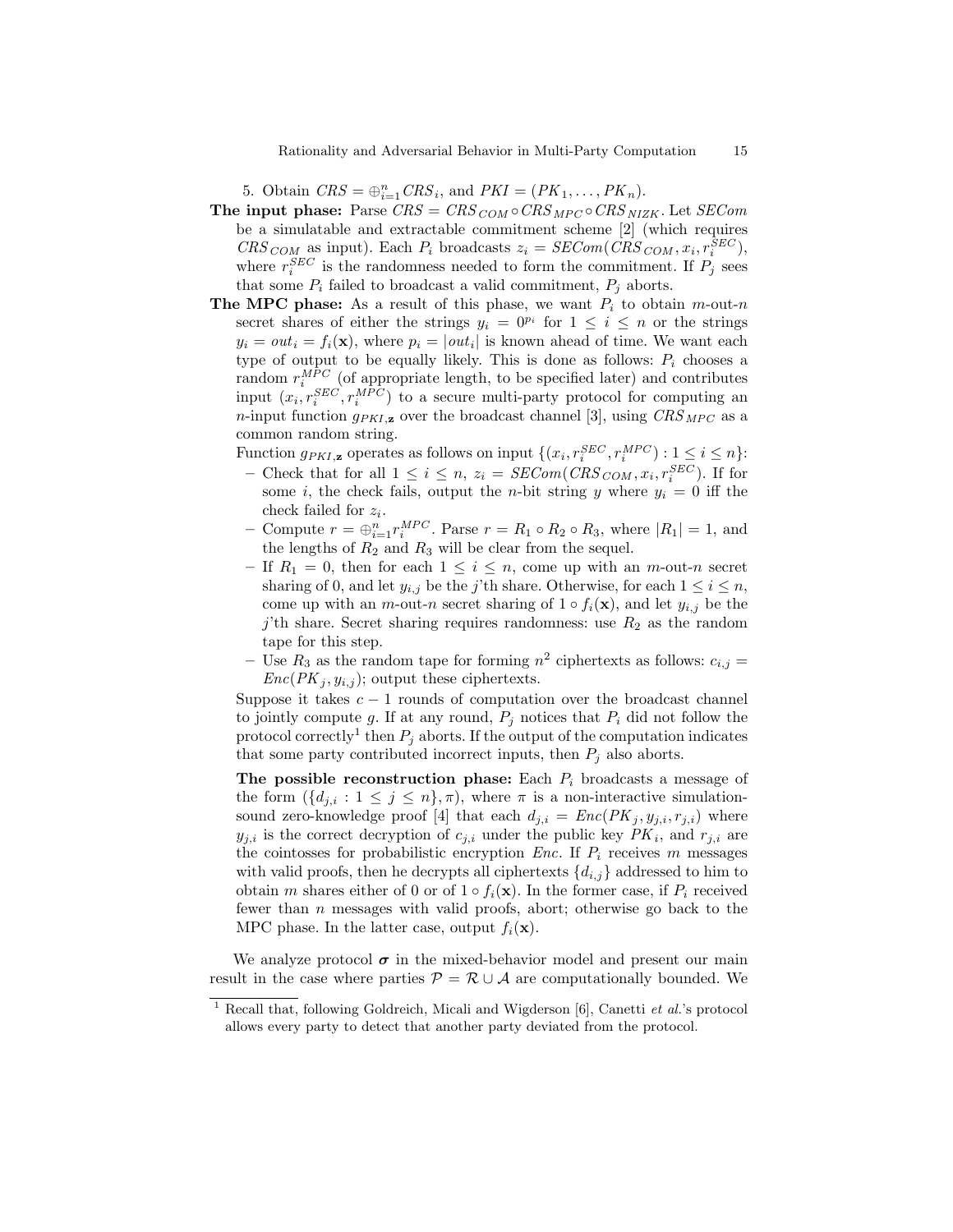impose the following assumptions on protocol utilities in the computational setting: (1) if different runs produce indistinguishable views for  $P_i$ , this makes only a negligible difference to satisfaction measure  $\mu_i$ ; (2) negligible differences in satisfaction measures of all  $P_j \in \mathcal{R}$  yield negligible differences in  $P_i$ 's utility  $u_i$ .

Definition 9 (Computational satisfaction assumption). Protocol utility function **u** with associated satisfaction  $\mu$  satisfies the computational satisfaction assumption, if for all non-negligible functions  $\epsilon$ , there exists some negligible function  $\nu$  such that  $Pr_s[\mu_i(V_1) - \mu_i(V_2) > \epsilon(k)] = \nu(k)$ , where  $V_1 \leftarrow D_1(1^k)$  and  $V_2 \leftarrow D_2(1^k)$  are views that are indistinguishable by probabilistic algorithms with running time polynomial in k. Moreover, function  $u_i(R) = u'_i(\mu_1(R), ..., \mu_n(R))$ has the property that, for any negligible function  $\nu_1(k)$ , there exists a negligible  $\nu_2(k)$  such that if R and R' are such that  $\mu_i(R) \leq \mu_i(R') \leq \mu_i(R) + \nu_1(k)$ , and for all  $j \neq i$ ,  $\mu_j(R) = \mu_j(R')$ , then  $u_i(R) \leq u_i(R') \leq u_i(R) + \nu_2(k)$ .

**Theorem 2 (Main result).** Given  $P = \mathcal{R} \cup \mathcal{A}$  receiving inputs from **X**, with channel structure  $\mathcal{C}(\mathcal{P})$  that includes a synchronous broadcast channel and protocol utility function u satisfying the computational satisfaction assumption, strategies  $\sigma(\mathbf{x})$  constitute a computational t-secure preferred protocol for any t-NCC target function f.

To prove our main result, we: (1) define a notion of computational reducibility among strategies designed for different channel structures, (2) show that computational reducibility between strategies results in computational equivalence in gained utilities, (3) show that  $\sigma^C$  executed over  $\mathcal{C}(\mathcal{R}) \supseteq C_{m,\mathbf{f},c}$  is reduced to  $\sigma$  executed over any channel structure that includes the synchronous broadcast channel, thus proving that  $\sigma$  is an  $\epsilon$ -Nash equilibrium, and (4) show that  $\sigma$ survives deletion.

Definition 10 (Computational reducibility). Suppose  $P = \mathcal{R} \cup A$ ,  $P_i \in \mathcal{R}$ . Let  $C = C_1 \cup \{C\}$ ,  $C' = C_1 \cup \{C'\}$  be channel structures available to P, for some set of channels  $C_1$  and some additional channels C and C'. Let  $(\sigma_{\mathcal{R}})_{-i}$ and  $(\sigma_R')_{-i}$  be sets of strategies corresponding to C and C', respectively. Let A be an adversary for channel structure  $C$ . We say that the probabilistic polytime simulator  $S = (S_0, S_1, S_2, S_3)$  computationally reduces setting  $(C', (\sigma_R)_{-i})$ to setting  $(C,(\sigma_{\mathcal{R}})_{-i})$  if for all x, PPT strategies  $\tau_i, j \in [n]$  and PPT adversaries  $\mathcal{A}, S_3(j, VIEW_j((S_1(\tau_i, x_i, s), (\boldsymbol{\sigma}'_{\mathcal{R}})_{-i}((\mathbf{x}_{\mathcal{R}})_{-i})), \mathbf{r}, S_2(\mathcal{A}, i, \mathbf{x}_{\mathcal{A}}, s)), s),$ where  $s \leftarrow S_0(1^k)$ , is a distribution that is computationally indistinguishable from  $VIEW_j((\tau_i(1^k, x_i), (\sigma_{\mathcal{R}})_{-i}((\mathbf{x}_{\mathcal{R}})_{-i})), \mathbf{r}, \mathcal{A}).$  In this setting, we say that S computationally translates strategy  $\tau_i(x_i)$  and adversary  $\mathcal{A}(\mathbf{x}_{\mathcal{A}})$  into strategy  $S_1(\tau_i,x_i,s)$ and adversary  $S_2(\mathcal{A}, \mathbf{x}_{\mathcal{A}}, s)$ .

That is,  $S_1$  transforms strategy  $\tau_i$  designed for communication structure C into a strategy designed for communication structure  $\mathcal{C}'$ , while  $S_2$  does the same with A. It is possible, however, that the resulting strategy and adversary talk to each other. Then  $S_3$  translates the resulting view into a view that is computationally close to the view that  $P_i$  could have gotten if it were to run  $\tau_i$  in C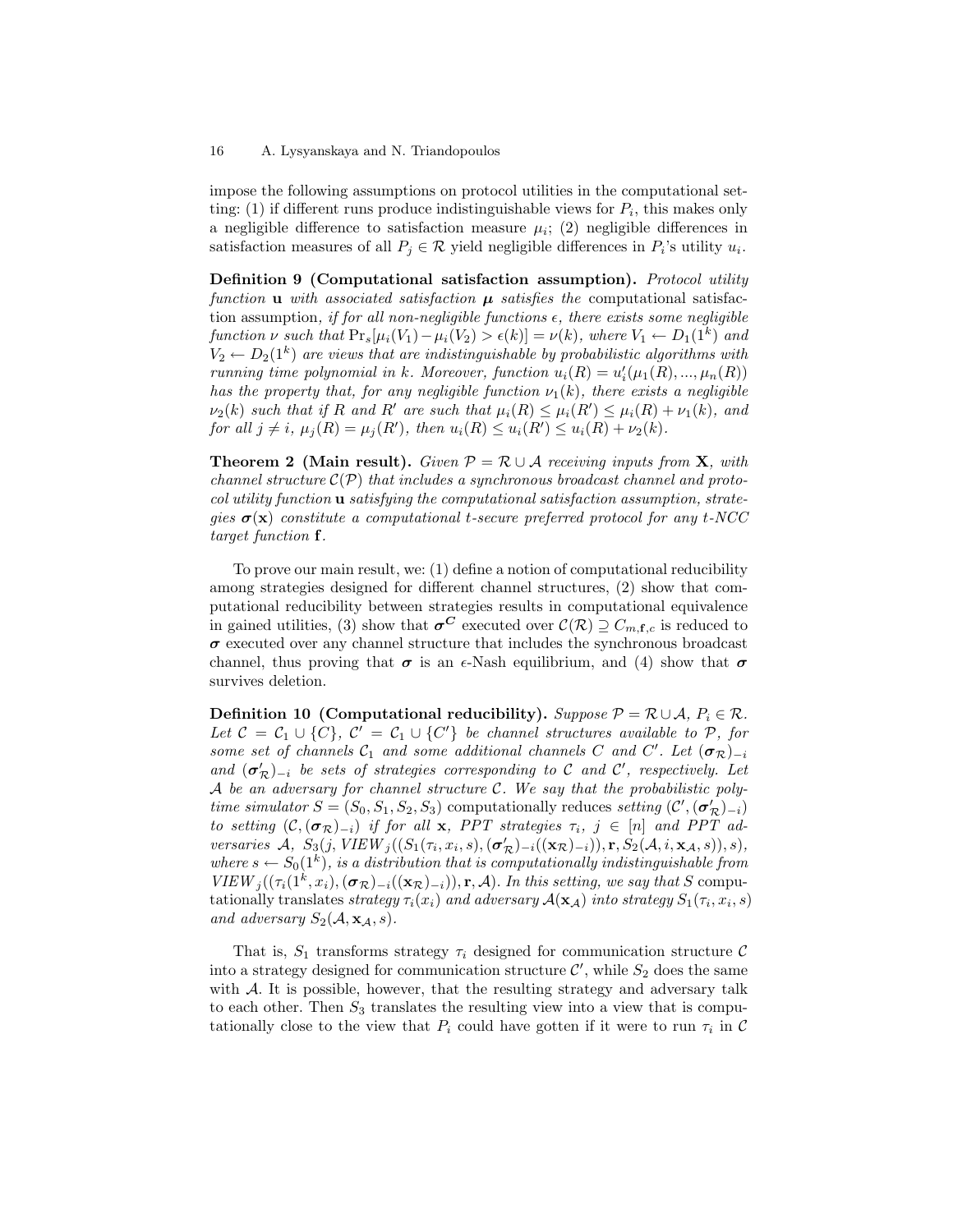with adversary  $A$ , or into a view that any other rational  $P_i$  would have gotten if it were to run  $\sigma_i$  in C with adversary A and  $\tau_i$ , instead of running  $\sigma'_i$  in C'.

**Lemma 3.** Under the computational satisfaction assumption, if: (1) **f** is t-NCC. and is the computational target function for the given set of utility functions  $\mathbf{u}$ ; (2) for all  $i \in [n]$ , for strategies  $\sigma$  and  $\sigma'$ , simulator  $S = (S_0, S_1, S_2, S_3)$  computationally reduces setting  $(C',(\sigma_{\mathcal{R}})_{-i})$  to the setting  $(C,(\sigma_{\mathcal{R}})_{-i})$ ; (3) for all  $i \in$  $[n], x_i$  and  $s, S_1(\sigma_i, x_i, s) = \sigma'_i(x_i); (4)$  for all  $A, i$ , probabilistic poly-time  $\tau_i, j \neq j$  $i, P_j \in \mathcal{R}, \mu_j(S_3(j,\textit{VIEW}_j((S_1(\tau_i,x_i,s),(\bm{\sigma}'_{\mathcal{R}})_{-i}((\mathbf{x}_{\mathcal{R}})_{-i})), \mathbf{r}, S_2(\mathcal{A}, i, \mathbf{x}_{\mathcal{A}}, s)), s)))$ is equal to  $\mu_j(VIEW_j((S_1(\tau_i,x_i,s),(\sigma'_{\mathcal{R}})_{-i}((\mathbf{x}_{\mathcal{R}})_{-i})), \mathbf{r}, S_2(\mathcal{A}, i, \mathbf{x}_{\mathcal{A}}, s)))$ , that is, no matter what A and  $P_i$  do, when transforming the view from running  $\sigma'_j$  to one for running  $\sigma_j$ , the simulator  $S_3$  did not throw out any information relevant to  $\mu_j$ . Then, if  $\sigma'$  is a Nash equilibrium, then  $\sigma$  is  $\epsilon$ -Nash equilibrium.

*Proof.* (Sketch) For brevity, let us denote  $(\sigma_{\mathcal{R}})_{-i}((\mathbf{x}_{\mathcal{R}})_{-i})$  simply as  $\sigma_{-i}$ . Consider strategy  $\tau_i$ , adversary A, inputs **x**. Then we know that:

$$
\mu_i(VIEW_i((\tau_i(x_i), \sigma_{-i}), \mathbf{r}, A(\mathbf{x}_A)))\leq \mu_i(S_3(i, VIEW_i((S_1(\tau_i, x_i, s), \sigma'_{-i}), \mathbf{r}', S_2(A, i, \mathbf{x}_A, s)), s)) + \nu_1(k)\leq \mu_i(VIEW_i((S_1(\tau_i, x_i, s), \sigma'_{-i})), \mathbf{r}', S_2(A, i, \mathbf{x}_A, s))) + \nu_1(k).
$$

The first inequality follows by the definition of computational reducibility and the computational satisfaction assumption; the second inequality holds because  $S_3$  may destroy some relevant information. Next, in channel structure  $\mathcal{C}$ , we measure  $\mu_j$  for a party  $P_j$  following strategy  $\sigma_j$  while  $P_i$  is following  $\tau_i$ . From the definition of computational reducibility,  $\mu_j(VIEW_j((\tau_i(x_i), \sigma_{-i}), \mathbf{r}, \mathcal{A}(\mathbf{x}_\mathcal{A})))$  $\approx \mu_j(S_3(j, VIEW_j((S_1(\tau_i, x_i, s), \sigma'_{-i}), r', S_2(\mathcal{A}, i, \mathbf{x}_{\mathcal{A}}, s)), s)).$  This is approximately equal to  $\mu_j(VIEW_j((S_1(\tau_i,x_i,s), \sigma'_{-i}), \mathbf{r}', S_2(\mathcal{A}, i, \mathbf{x}_\mathcal{A}, s)))$ , by the conditions of the lemma. Thus, for every strategy  $\tau_i$  and adversary A in channel structure C, there exist a strategy  $\tau'_i$  (i.e.,  $S_1(\tau_i, x_i, s)$ ) and adversary  $\mathcal{A}'$  (i.e.,  $S_2(\mathcal{A}, i, \mathbf{x}_{\mathcal{A}}, s)$ , in channel structure  $\mathcal{C}'$  such that:

$$
u_i((\tau_i(x_i), \sigma_{-i}), \mathbf{r}, \mathcal{A}(\mathbf{x}_{\mathcal{A}})) \leq u_i((\tau'_i(x_i), \sigma'_{-i}), \mathbf{r}', \mathcal{A}'(\mathbf{x}_{\mathcal{A}})) + \nu_2(k) \leq u_i(\sigma'_{\mathcal{R}}(\mathbf{x}_{\mathcal{R}}), \mathbf{r}', \mathcal{A}'(\mathbf{x}_{\mathcal{A}})) + \nu_2(k) = u_i(\sigma_{\mathcal{R}}(\mathbf{x}_{\mathcal{R}}), \mathbf{r}', \mathcal{A}(\mathbf{x}_{\mathcal{A}})) + \nu_2(k),
$$

where the first inequality holds by the computational satisfaction assumption. The second inequality follows because  $\sigma'$  is a Nash equilibrium, while the last equality follows by condition (3) of the lemma and Definition 9.  $\Box$ 

**Lemma 4.** If **f** is t-NCC, then there exists a simulator  $S = (S_0, S_1, S_2, S_3)$ satisfying the conditions of Lemma 3, reducing the (ideal) strategy  $\sigma'$  in channel structure C' that includes (ideal) channel  $C_{m,\mathbf{f},c}$  to the (real) strategy  $\sigma$  in the channel structure  $C$  that includes a synchronous broadcast channel.

*Proof.* (Sketch) The main idea is that, for rational  $P_i$  following strategy  $\tau_i$  instead of  $\sigma_i$ , we will have simulator  $S_1$  broadcast his input  $x_i$  and his strategy  $\tau_i$  over the ideal channel  $C_{m,\mathbf{f},c}$ , while  $S_2$  broadcasts the adversary's inputs and